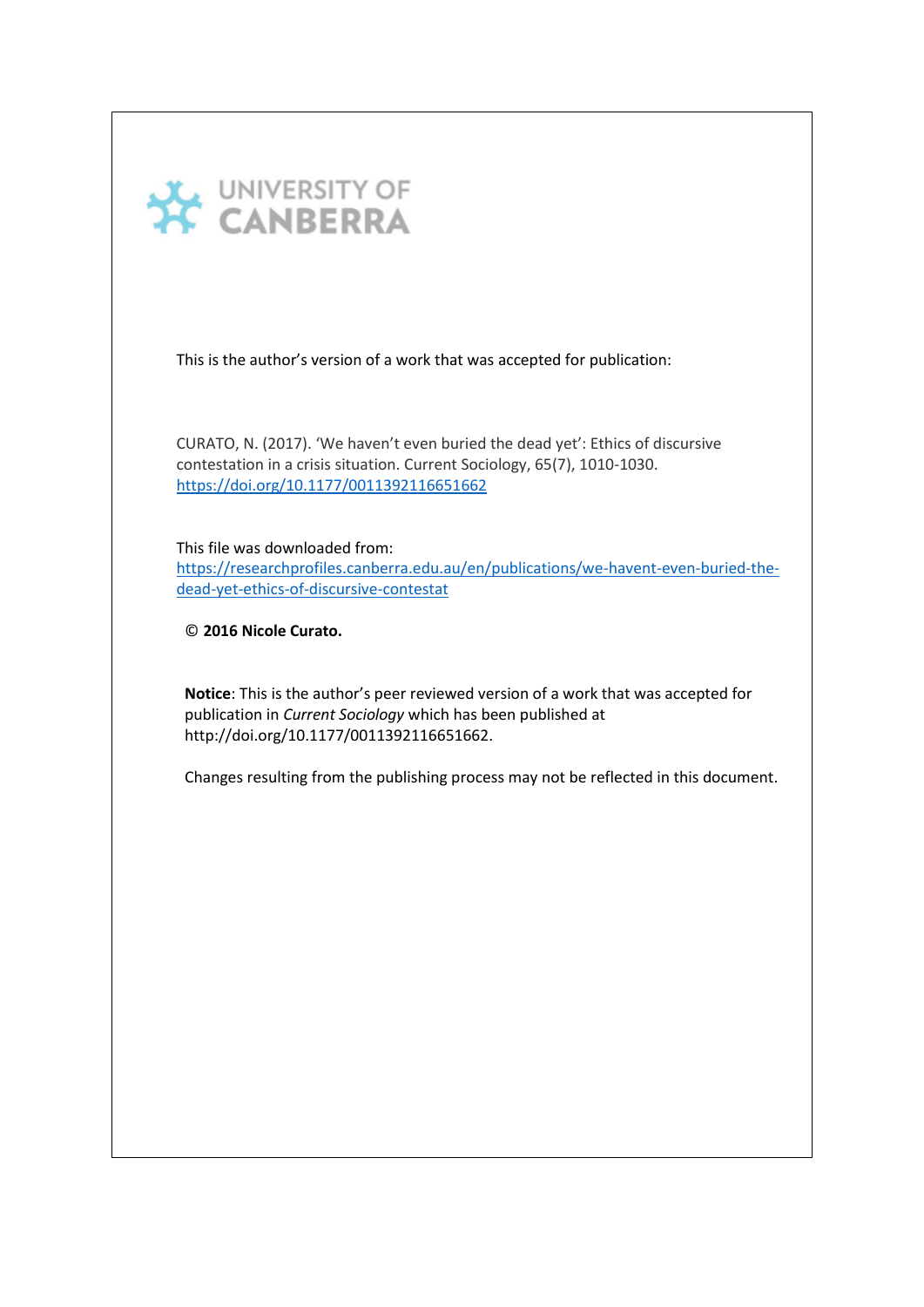

# **'We Haven't Even Buried the Dead Yet':**

## **Ethics of Discursive Contestation in a Crisis Situation**

Curato, N. (Forthcoming) We haven't even buried the dead yet: The ethics of discursive contestation in a crisis situation. *Current Sociology*.

Centre for Deliberative Democracy & Global Governance Institute for Governance and Policy Analysis Nicole Curato E-mail: Nicole.Curato@canberra.edu.au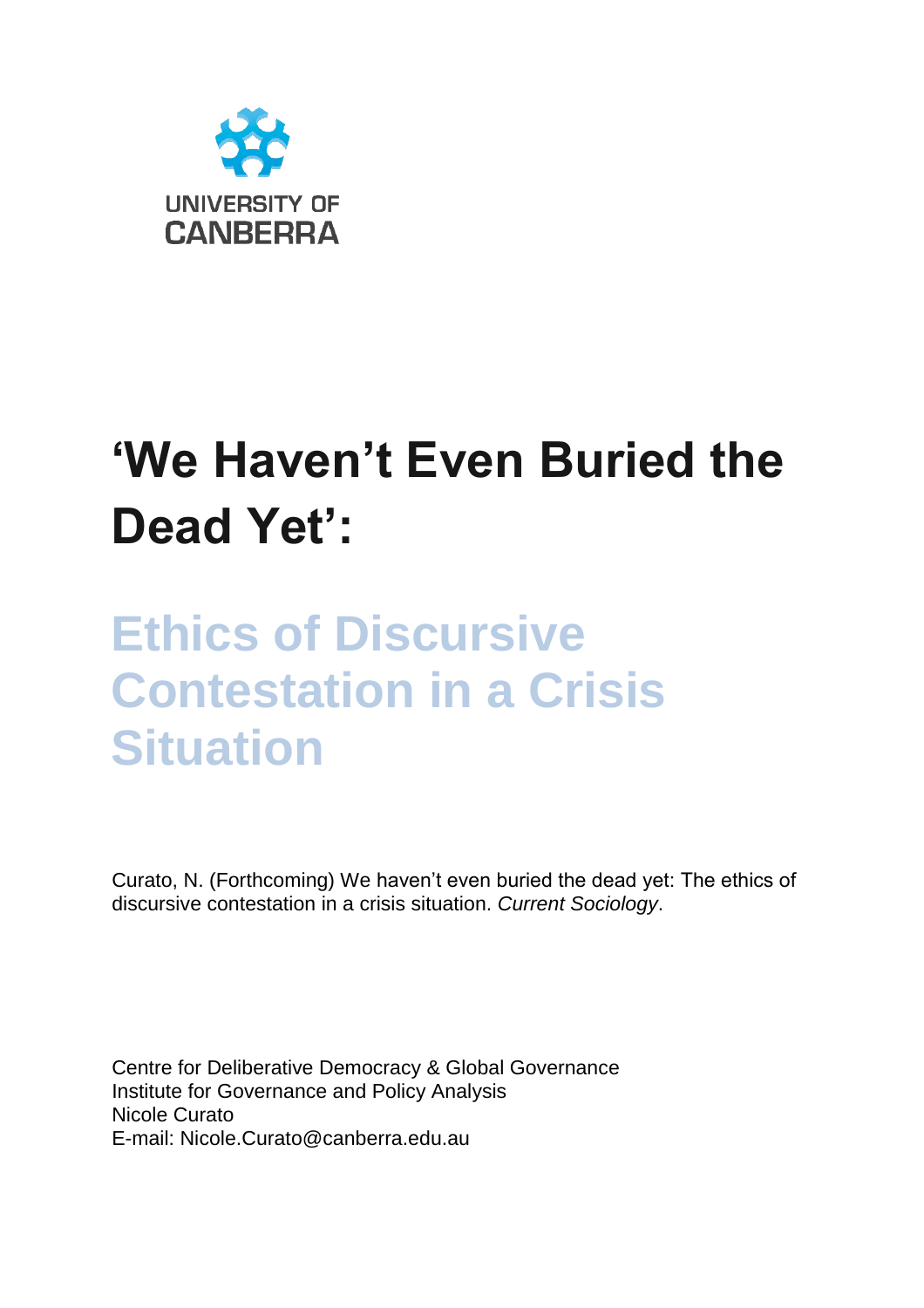Abstract: Disasters are often described as exceptional moments that demand global solidarity. A 'state of humanitarian exception' emerges as citizens foreground norms of compassion and cooperation while contestatory discourse – the argumentative, blame-seeking and fault-finding forms of speech – are stigmatized as inappropriate interventions in a society seeking to recover from a distressful crisis situation. This article critically unpacks these representations of post-disaster situations empirically and normatively. By analysing the discussions in the public sphere over the first 100 days after Typhoon Haiyan battered Central Philippines, the article examines the moral force behind the 'discourse of compassion' and its 'ethical boundary work' that places the 'discourse of contestation' outside the scope of acceptable conduct. It proposes that the discourse of compassion's ethical boundary work is only democratically acceptable when one takes a short view of a crisis situation. Drawing on deliberative democracy theory, the article argues for the importance of contestatory discourse in fostering inclusive discourse formation and ensuring that the state of humanitarian exception does not become the rule.

Keywords: Deliberative democracy, discourse analysis, disasters, public sphere, social media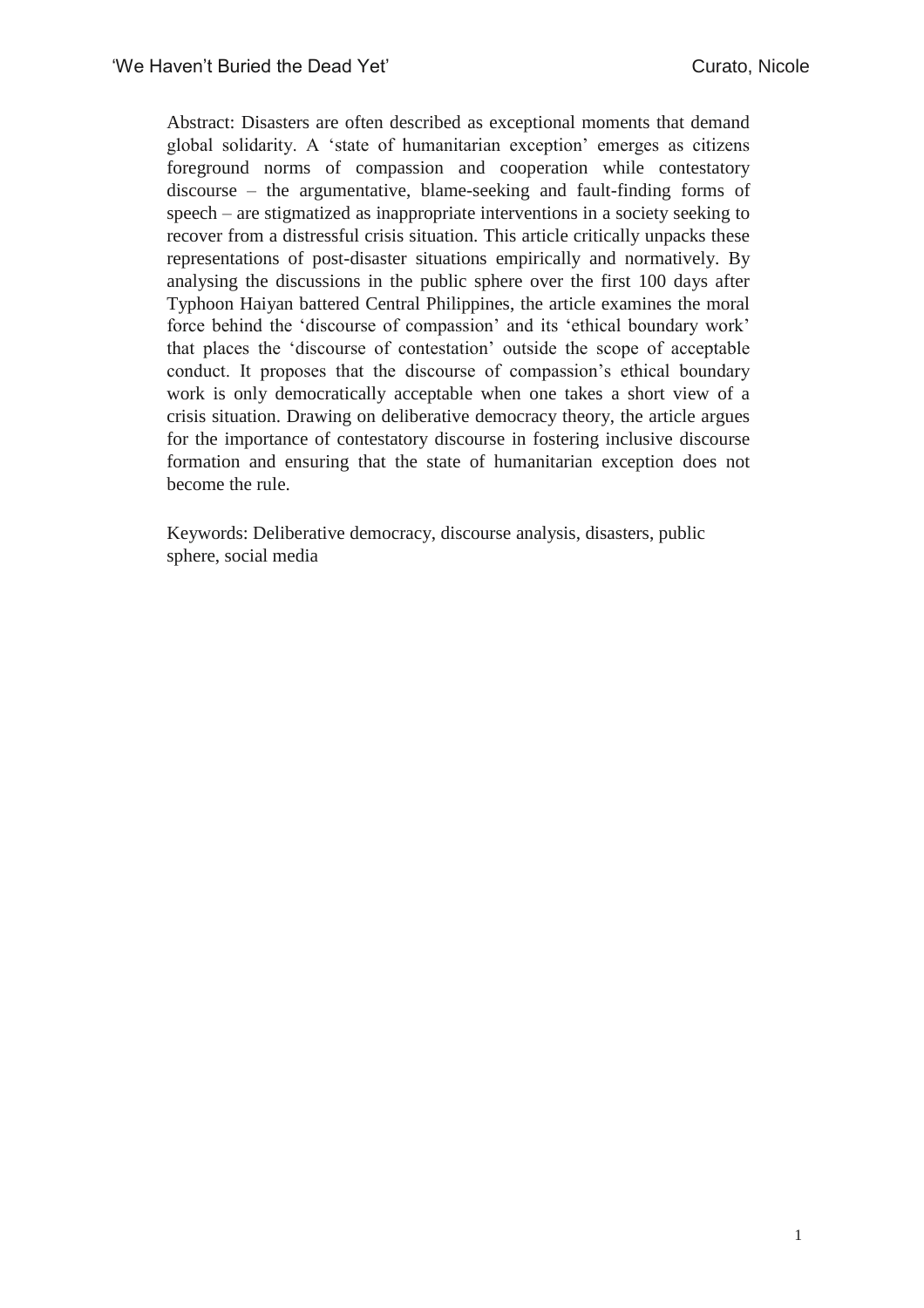#### **Introduction**

On 8 November 2013, the strongest tropical cyclone that made landfall in modern history laid to waste a cluster of islands at the heart of the Philippines. Conservative estimates put the death toll at 6000, with at least half a million homes destroyed. The United Nations designated the disaster a Level 3 emergency, on par with the Syrian conflict. In the immediate aftermath, world leaders and global celebrities sent messages of compassion and solidarity. Barack Obama sent his sympathies to families devastated by the storm. Pop star Harry Styles called on his 24 million Twitter followers to donate to  $\omega$  oxfamgb's #Haiyan appeal. Diasporic Filipinos started an online campaign to boost the nation's morale by displaying digital badges with the caption 'The Filipino Spirit is Stronger than a Typhoon'. Others, however, used a politicized voice to expose issues of injustice. In the United Nations Climate Summit that occurred a few days after the disaster, a sobbing Naderev Saño, the Philippines' climate change negotiator, called on his colleagues to 'stop the madness' of extreme climate events. In the Philippines, people's movements organized protests and issued confrontational statements to call out the government for their 'criminal negligence' in the slow and discriminatory post-disaster response.

These two sets of discourses, which I refer in this article as 'discourse of compassion' and 'discourse of contestation', are prevalent themes in the digital public sphere in the immediate aftermath of Typhoon Haiyan. Each discourse forms a coherent storyline by which the tragedy can be interpreted. How these discourses relate to each other, however, uncovers broader normative debates about the role of contestatory discourse – the argumentative, blame-seeking and deficit-oriented forms of speech – in a crisis situation (see Curato et al., 2013). In online conversations, questions were raised about the propriety of politicizing suffering at a time when global solidarity needs to be mobilized to save lives. Should politicized discourses have space in vulnerable moments that demand solidarity? What is the ethics of putting forward contestatory speech in a crisis situation?

This article aims to respond to these questions in empirical and normative terms. While debates about the 'ethics of emergency' have received scholarly attention in the past decade, most of these discussions focus on the normative expectations from formal political and legal institutions when a state of emergency has been declared (see Dyzenhaus, 2011; Lazar, 2009). This article shifts the focus to the expectations within the public sphere, particularly the appropriate scope for contestatory action and space for authentic political discussions in crisis situations.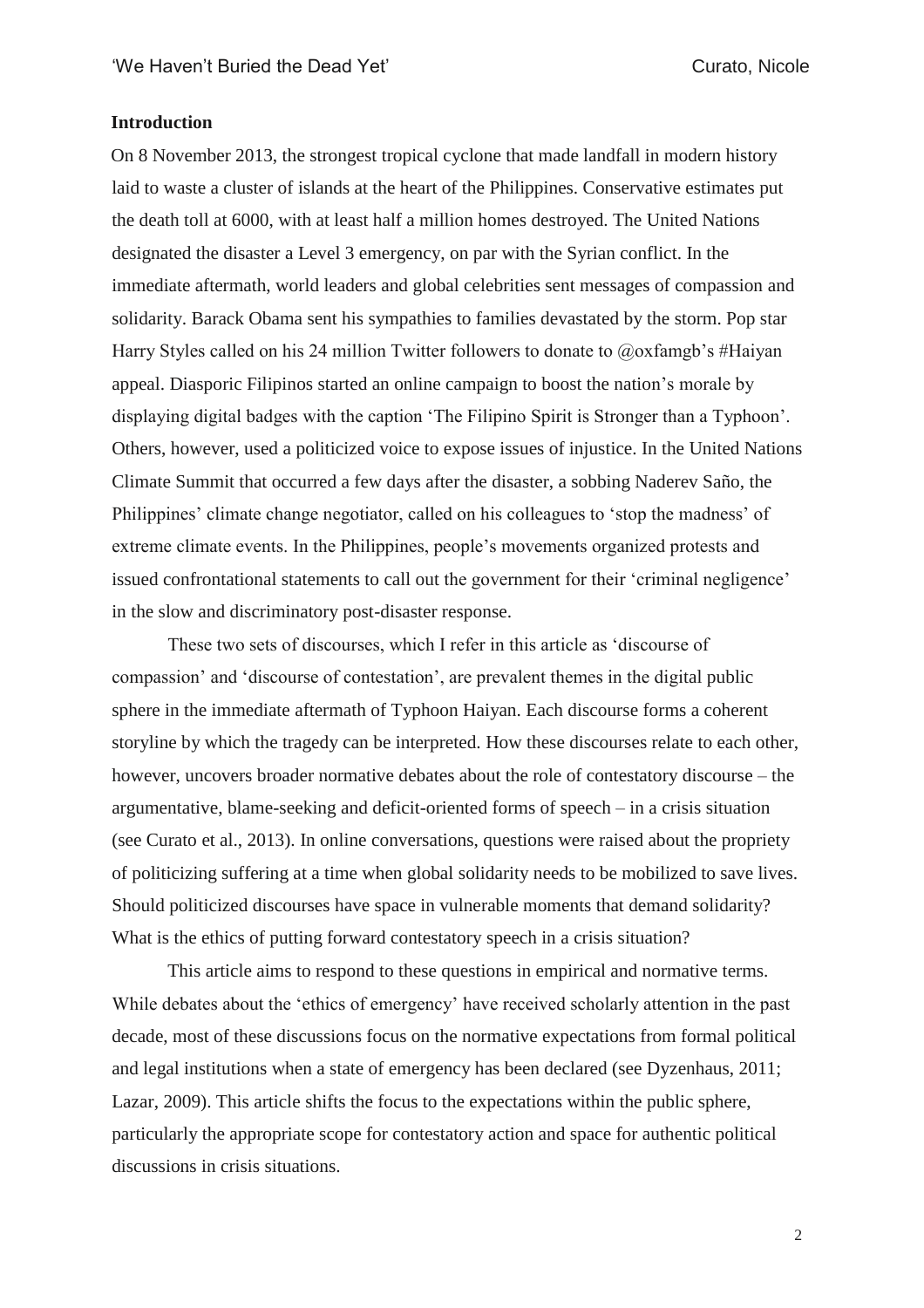The article begins by characterizing the implications of emergency situations to public discourse formation. This section posits that, for the most part, the literature depicts crises as exceptional moments where political talk and democratic action are suspended to maintain social cohesion. I extend these observations in the second section by presenting the empirical case of the Philippines. I illustrate the discourse of compassion's 'ethical boundary work' that stigmatizes the 'ill-timed' politicization of a post-disaster situation. A humanitarian emergency, the discourse of compassion argues, demands collective rituals promoting solidarity instead of divisive practices of fault finding. In the final section, I critically analyse the discourse of compassion's ethical calculations. Drawing on contemporary theories of deliberative democracy, I propose that the discourse of compassion presents a democratically acceptable ethical position only when humanitarian emergencies are understood as discrete, short-term events. I argue for the long view – that contestatory discourses are best appreciated as part of broader 'sequences' of public deliberation. Developing a contestatory vocabulary of suffering, while seemingly insensitive during the acute phase of the disaster, serves a critical role in shaping the conduct of postdisaster recovery, particularly in questioning official narratives, enforcing inclusiveness and authenticity in public discourse and ensuring that the state of humanitarian exception does not become the rule. Overall, this article aims to spark a conversation among scholars of democratic theory and practice about the ways in which the norms of public discourse should be judged in fragile political contexts. The article also hopes to speak to the literature on active citizenship by problematizing citizens' discursive obligations in giving voice to those who are suffering from a distance.

#### **Democratic rollback**

Crisis situations are fragile political contexts. The immediacy and scale of the threat destabilize dominant paradigms of thought but at the same time appeal to society's propensity to act (Wuthnow, 2010: 1). Swift and decisive action tends to be prioritized, while protracted democratic decision-making takes a back seat. It is no surprise that the literature on emergencies is most vibrant in the fields of leadership and management as the political agency of those in positions of power is considered most crucial in crisis response (see Boin et al., 2008).

In the sociological literature, crises can result in conditions either or simultaneously of anomie and social solidarity, both of which posit tensions with democratic politics.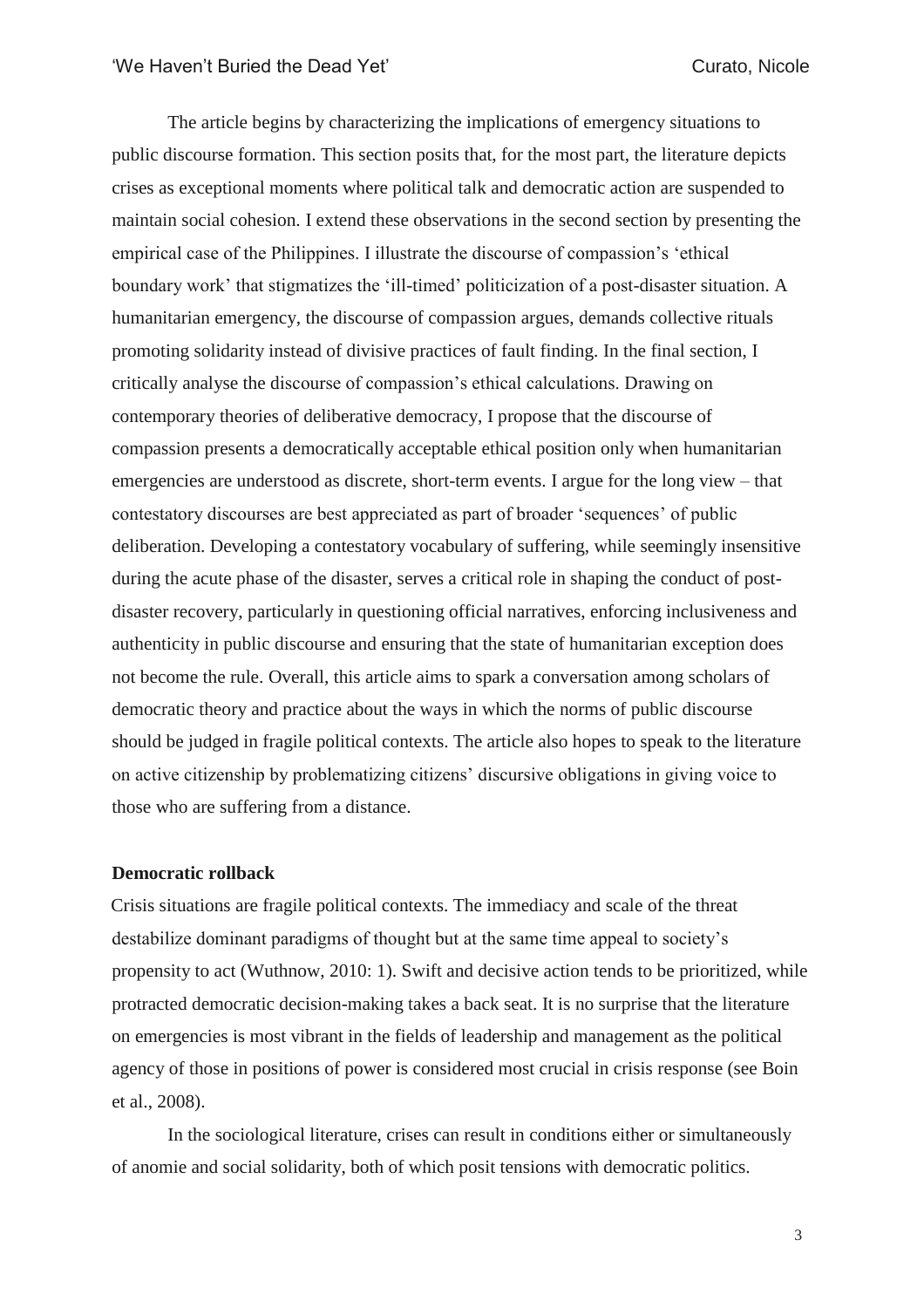Conditions of anomie evoke a sense of urgency to arrest widespread disorder. This justifies drastic actions that diverge from practices of 'governance as usual' (Boin and 't Hart, 2007: 42; Neocleous, 2006: 194). Giorgio Agamben, among others, refers to this condition as the 'state of exception' – a period marked by overwhelming threats to 'life-sustaining functions' that demand the revocation of constitutional guarantees. Declaring a state of emergency is framed as the only way to respond – 'a necessity of common sense to avoid the worst' (Fassin and Vasquez, 2005: 400). Images of anarchy broadcast in mainstream media justify the heavy-handed conduct of disaster response. The deployment of combat-ready troops in downtown New Orleans in the aftermath of Hurricane Katrina, imposition of curfew as a precautionary measure against looting and the forcible evacuation of at-risk populations for bush fires and tsunamis are some examples of actions that work against the logic of democratic governance but are legitimized in emergency situations (see Tierney and Bevc, 2007).

Crises, however, are not only moments of anomie where the coercive apparatus of the state needs to put things under control. Emergency situations, particularly in the aftermath of natural disasters, can also result in strong social solidarity. Building on Agamben's work, Didier Fassin and Paula Vasquez (2005) describe disasters as the state of 'humanitarian exception' where the rollback of democratic procedures is supported instead of denounced by the public. Studying the 1999 *Tragedia* in Venezuela where massive landslides occurred due to heavy rains, Fassin and Vasquez observed overwhelming emotions of compassion in an otherwise politically divided society. The 'gaze that brings people together and through which one feels compassion' was the same gaze that built national consensus around Hugo Chavez's militarized disaster response where special commandos wielded extensive powers in affected areas. As Fassin and Vasquez put it,

… it was not the fear or danger that authorized exceptional measures but sympathy for the disaster victims that called for and supported them. … Far from being the decision of a single sovereign, the state of exception was desired by large segments of society, transported by a wave of generosity toward the victims. (Fassin and Vasquez, 2005: 391)

A state of exception, therefore, is not only marked by the government's withdrawal of democratic guarantees but also underpinned by a moral consensus in the public sphere. The combination of humanitarian consideration and trust in emergency lends legitimacy to the state of exception. Reiko Shindo shares Fassin and Vasquez's observations in his study on the Fukushima nuclear disaster in 2011. Shindo observed that raising concerns about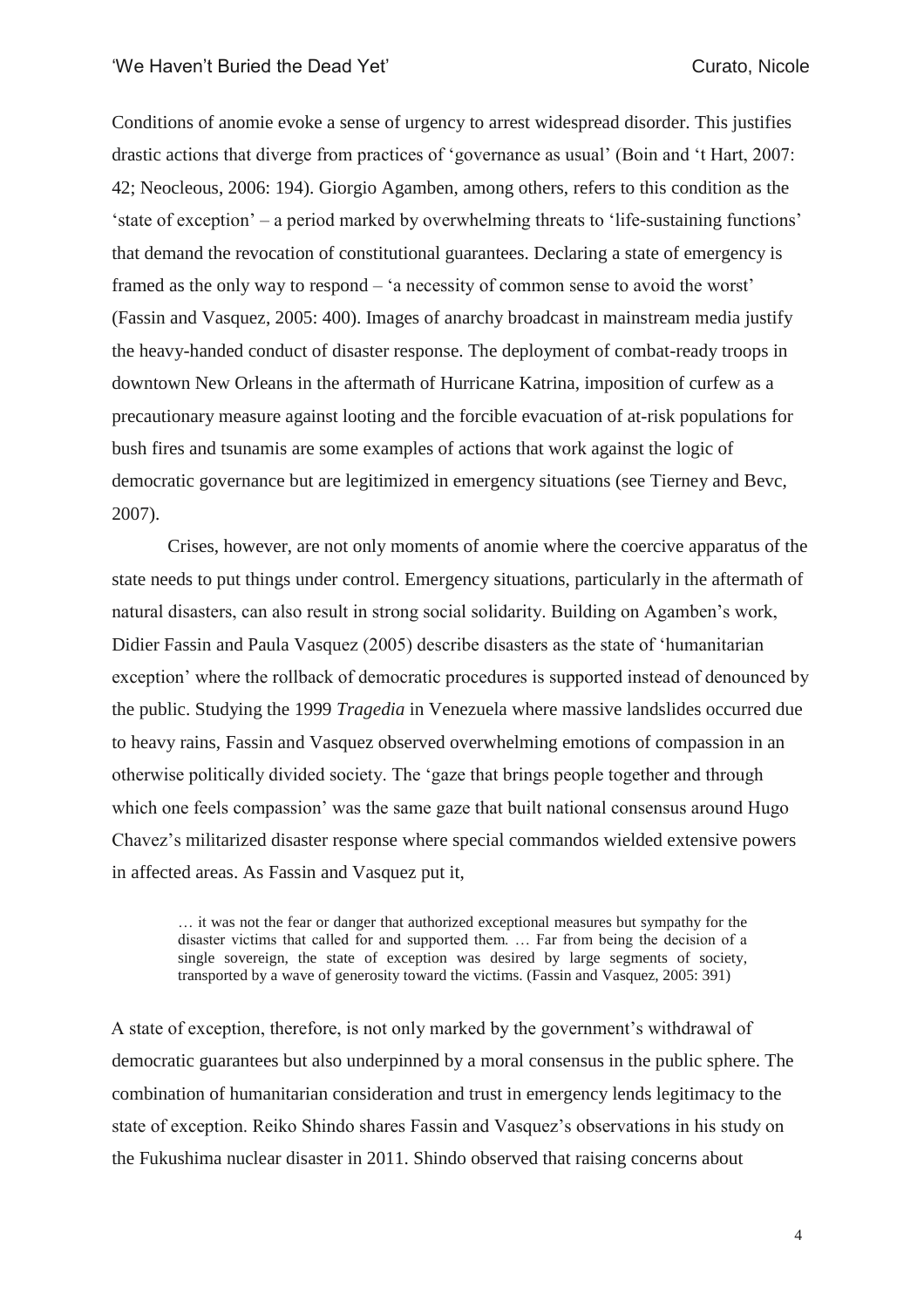radiation 'became, and continues to be, a taboo subject among the survivors' (Shindo, 2015: 30). Leaving Fukushima due to fears of radiation was labelled an act of desertion, such that anything that disrupts the sense of unity among Japanese communities is considered disloyalty to the nation. Discourses that evoked fear instead of hope were heavily criticized. A magazine cover featuring a member of the Japanese SelfDefence Force holding a newborn baby amidst the rubble was held in high esteem, in contrast to a magazine bearing the headline 'Radiation is coming' with a man wearing a mask as front cover. While the former communicates positive images of rebirth and hope, the latter received numerous complaints on Twitter such that the magazine was forced to issue an official apology. Those who disrupted dominant narratives of unity were labelled '*hikkokumin*', a loaded concept in Japanese referring to traitors or 'anticitizens' during the Second World War.

While findings from the Venezuelan and Japanese cases cannot be extrapolated beyond their specific contexts, both examples give a preview of how norms of public discourse are negotiated in times of crisis. Moments of humanitarian exception tend to emphasize virtues of social cohesion, while practices that give life to democratic politics such as critical reflection, dissent and argumentation are stigmatized. These cases prompt questions about the precise ways in which politicized speech is restrained during humanitarian emergencies, the discursive strategies involved in such silencing, as well as the normative justifications for such actions. The next sections aim to systematically examine the ethics of emergency in the sphere of public discourse, through the case of the Philippines in the aftermath of Typhoon Haiyan.

#### **The public sphere in the aftermath of Haiyan**

'Stoical in the face of natural disasters' is a fair description of Filipinos' approach to calamities (*The Economist*, 16 November 2013). The archipelago is situated along the typhoon belt and the Pacific ring of fire, making the Philippines a place that 'experiences more earthquakes, volcanic eruptions and tsunamis than any other country on earth' (Bankoff, 2003: 26). Yet Typhoon Haiyan (local name: Yolanda) was an unprecedented event. Described as 'the biggest typhoon recorded in almost a century', its sheer magnitude left a confirmed death toll of more than 6000 at a time when the government could not accurately count the lost. Villages along the coastline were reduced to a scatter of tin roofs and the occasional wall due to a 23-feet storm surge. The Tacloban Airport, from whose tarmac generals hoisted the bodies of dead soldiers, became barely operable. Devastated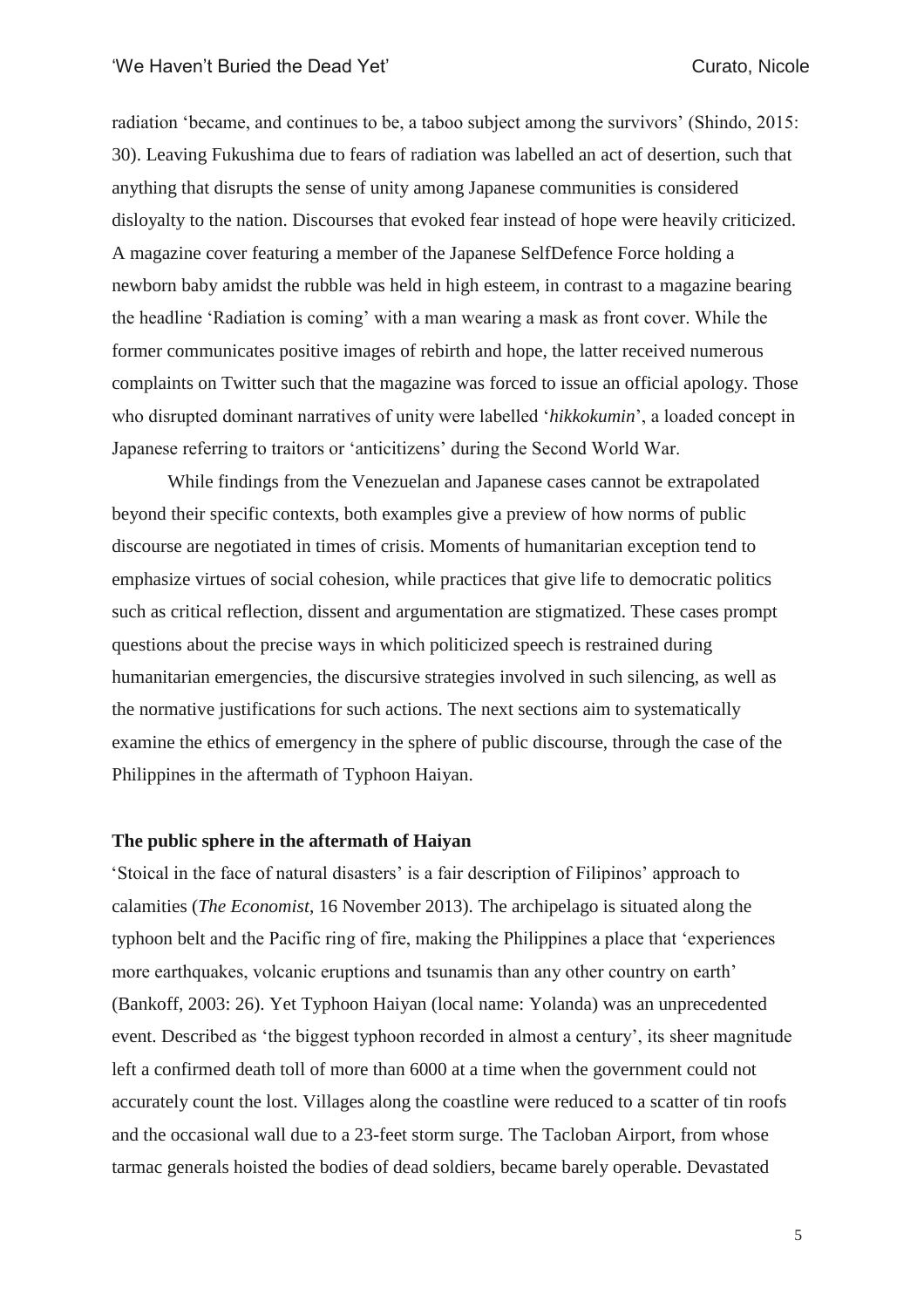#### 'We Haven't Buried the Dead Yet' Curato, Nicole

roads, failed communications and lack of electricity forced relief and rescue work to a crawl. Two full years since Haiyan, many families still lived in emergency shelters waiting for promised homes.

To examine the character of the public discourse in the immediate aftermath of Haiyan, I started my empirical investigation with an examination of Twitter and Facebook posts from 9 November 2013 to 16 February 2014 – the first 100 days since Haiyan made landfall. One hundred days, as the literature on crises and emergencies suggests, approximate the acute period of the disaster where relief efforts are conducted. I am limiting my analysis to social networking sites for two reasons. First, the Philippines is known as 'the most active country on social media'. Facebook accounts are owned by 94% of all internet users. This figure is higher than most 'technologically advanced' countries like Japan and South Korea, where social media penetration is limited to 19% and 30% respectively. The Philippines also registers the highest average time spent on the internet globally and 42% of this time is spent in social networking sites (see We Are Social, 2015). Part of the reason for this is the Philippines' large overseas workforce. At least 11 million – a tenth of the total population – work abroad. This makes social media an important avenue for Filipinos working overseas to maintain transnational family ties and take part in public discussions in the homeland (Madianou and Miller, 2011). While these figures do not necessarily mean that Twitter and Facebook can serve as proxies for the broader public sphere (especially since the internet penetration rate is still at 38%), it can be argued that discussions in social media have considerable influence in shaping discourses in a highly mediated democratic system. Second, the literature on disasters has acknowledged the increasing importance of social media. The 2013 World Disasters Report underscored the role of social network sites in empowering disaster-affected communities to organize, get their voices heard and facilitate people-centred humanitarian action (International Federation of Red Cross and Red Crescent Societies, 2013: 13). Examining the ways in which these digital platforms are used in the immediate aftermath of a megadisaster not only enables an appraisal of this 'technological optimism', but also an analysis of the norms that govern the behaviour of democratic citizens as they construct their narratives after a disaster.

To analyse the character of digital discourses in the aftermath of Haiyan, an initial random sample of 500 posts was gathered based on hashtags and Facebook pages that gained traction during the 100-day period (e.g. #Haiyan, #Yolanda, #BuildBackBetter, #bagyo,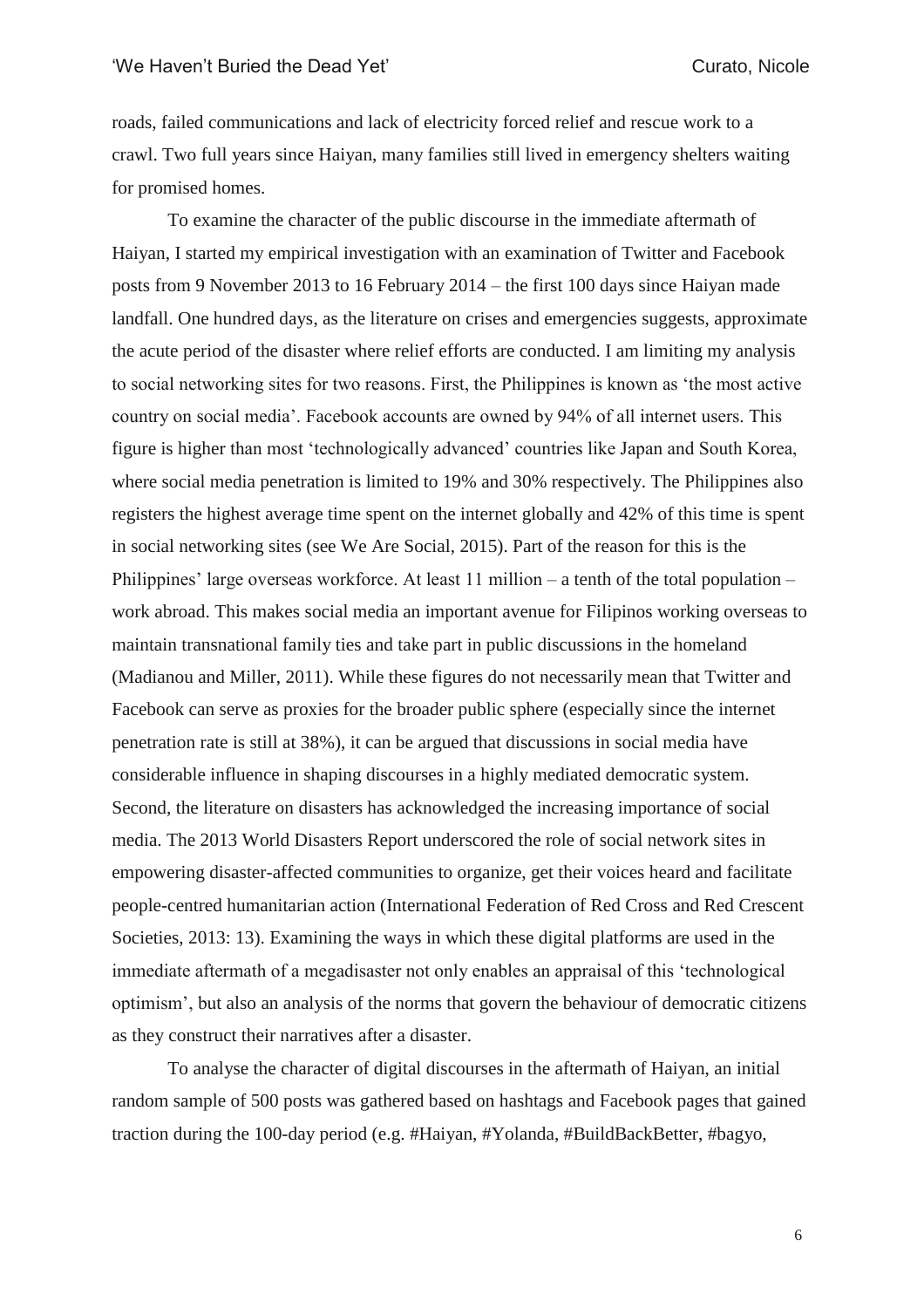#reliefPH, #tindogTacloban). The posts are encoded in NVivo and categorized using the following codes:

- 1. *Appreciative or contestatory*. These codes are based on Curato et al.'s work (2013) that examines the content and tone of speech in deliberations. Statements and images coded as 'appreciative' are those that focus on the positive qualities of disaster response or promote cooperation such as moral appeals (e.g. 'Let's pray for victims of Typhoon Haiyan'). On the other hand, deficit-oriented forms of speech, those that engage in critical questioning and blame-seeking, are coded as 'contestatory' (e.g. 'We don't need any other country's funds to 'rescue' us; we need our politicians to STOP STEALING our own funds!'). Statements that do not fit in either category such as those pertaining to facts without commentary (e.g. 'Six thousand now dead') are coded in a separate category (neither appreciative nor contestatory). Statements that were both appreciative and contestatory (e.g. 'Help the victims but do not give them to government. I don't trust them!!') are coded separately.
- 2. *Justification.* Posts that offered reasons to support an appreciative or contestatory statement are coded and clustered based on thematic analysis.
- 3. *Claims to representation.* This refers to constituencies for which the digital storyteller claims to speak. For example, 'The Philippines says thank you', is a statement claiming to represent the gratitude of the nation. 'Victims need our prayers' is a statement claiming to represent the victims.
- 4. *Challenge.* Statements that dispute the content of other posts are tagged. Justifications for their disagreements, if offered, are coded. Some posts may directly respond to a statement (e.g. tagging the Twitter user or commenting on a Facebook post), while others may express disagreement with ideas read online but not directly identifying particular posts.
- 5. *Speech style.* The style of communication used to express a statement is coded. Examples include metaphors, images, humour, testimonies, storytelling, religious references and use of scientific evidence, among others.

This coding framework is designed to map the character of public discourse in a crisis situation. It aims to empirically establish the extent to which the state of humanitarian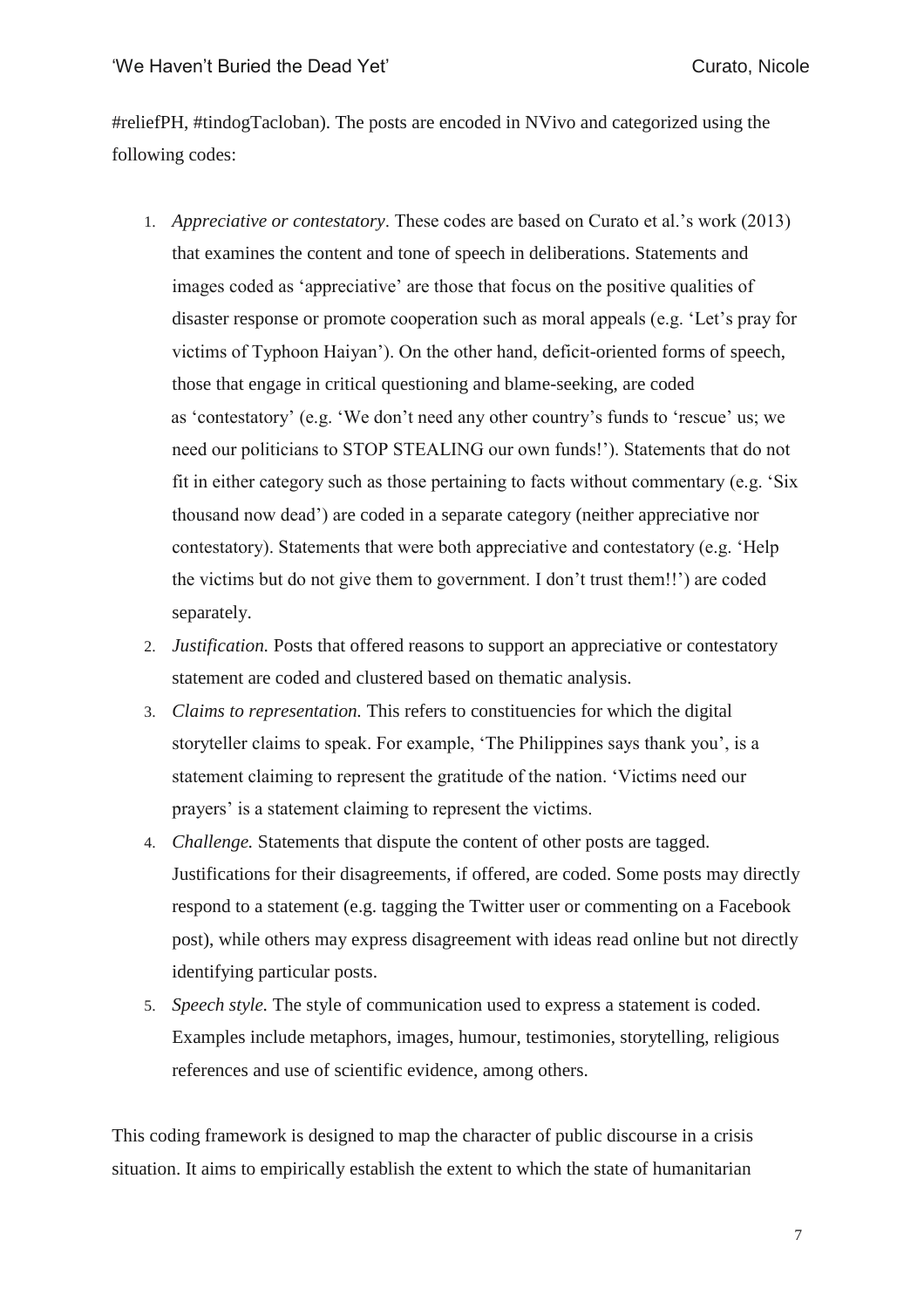exception takes place (appreciative versus contestatory), the reasons provided to support claims put forward (justification), the distribution of discursive power by knowing who speaks for whom (claims to representation), the points of contention (challenge) and the diversity of speech cultures in the digital public sphere (rhetorical devices). The initial sample of 500 statements was capped as data saturation was reached. Once coding was completed, I compared these findings, albeit broadly, to narratives of affected populations interviewed ( $N = 95$ ) during fieldwork (August 2014; January, July and November 2015) conducted in Tacloban, Leyte – the city worst hit by the typhoon to understand the extent to which discourses in social media mirror the discourses of affected populations who are 'media poor' or have little or no access to social media.

Findings of data analysis affirm the observation that crisis situations are, for the most part, defined by discourses of compassion and solidarity. Figure 1 illustrates the breakdown of appreciative versus contestatory posts. This provides a broad indication of the state of humanitarian exception to the extent that the public sphere is predominantly defined by the positive language of generosity, hope and cooperation. Several studies on Twitter use after Haiyan share similar findings (Andrei et al., 2015; Takahashi et al., 2015). Tweets that refer to prayer, donation, well-wishes, condolences and patriotism compose the majority of themes, while political tweets had the least frequency. I further characterize these discourses in the following sections, followed by an analysis of how the discourse of compassion drew ethical boundaries against the discourse of contestation.

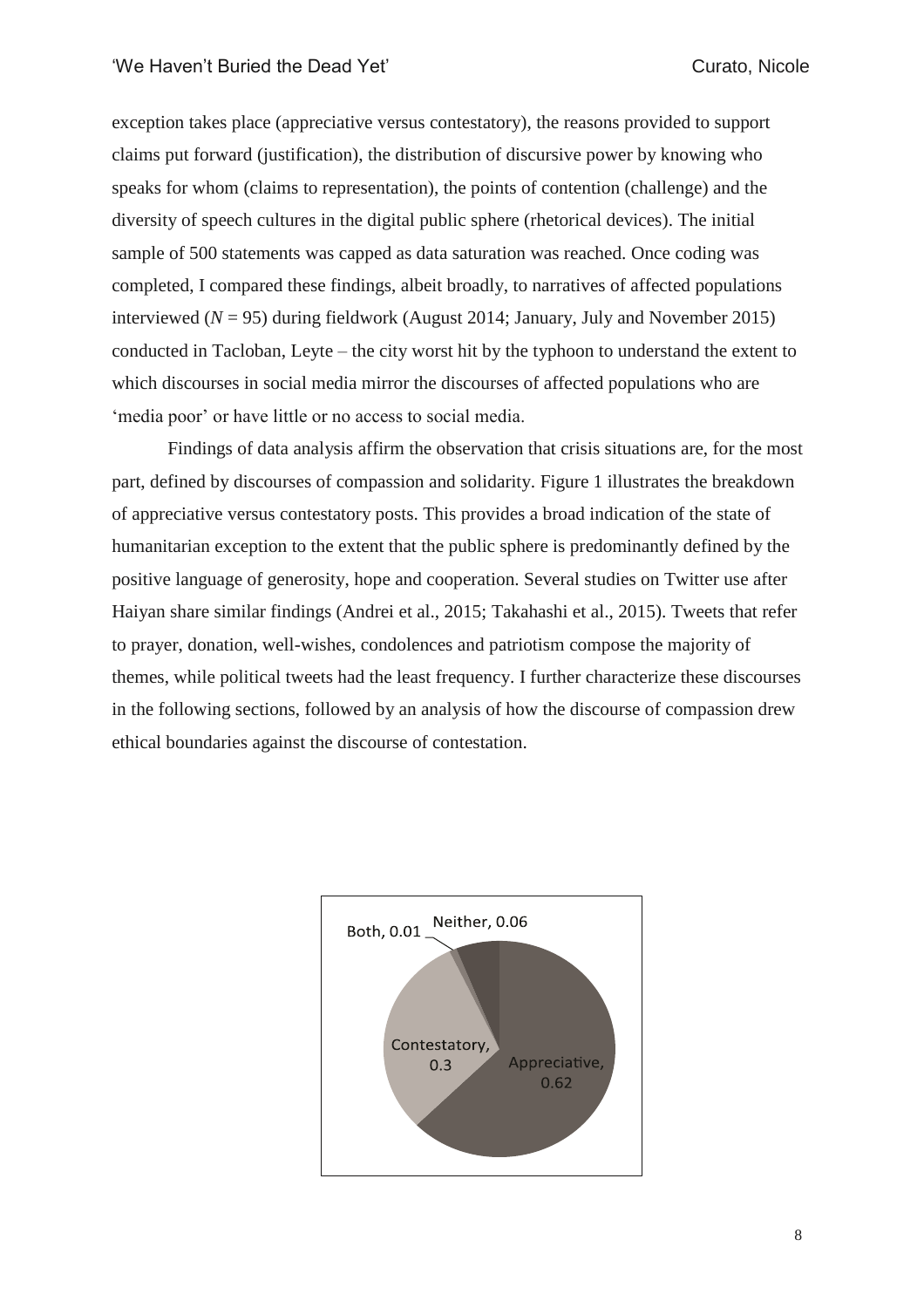**Figure 1.** Appreciative versus contestatory discourse.

#### **Discourse of compassion**

Discourses of compassion are composed of three broad subthemes. These subthemes present different aspects of compassion, but all of them share an 'appreciative' quality such that they focus on the positive aspects of relief and recovery efforts.

1. *Appeal to help* is the most common subtheme, where help is defined as material, emotional or spiritual support. Most appeals for donations and prayers have no accompanying justifications but some are captioned with moral reasoning. The image shown in Figure 2 is an example, where audiences are persuaded to donate boats to fishermen who lost their livelihood from the typhoon. This appeal is accompanied with the following justification: to 'provide livelihood so their [fishermen's] kids can go to school' and 'to rebuild lives'. These reasons, arguably, may appeal to potential donors who subscribe to an anti-dole out mentality, such that donations made today are to have a lasting impact in the future. The reasoning behind other moral appeals is more subtle. For example, publishing photographs of frail-bodied children listlessly staring at their homes wiped out by Haiyan implicitly makes audiences reflect on their relative privilege and, in turn, engage in an act of charity. Appeals for help make claims to represent affected populations, by depicting them as sufferers 'deserving' of material and emotional support (Ong, 2015). These posts are often in the form of sleek images with concise captions, which can be easily consumed by a cosmopolitan audience.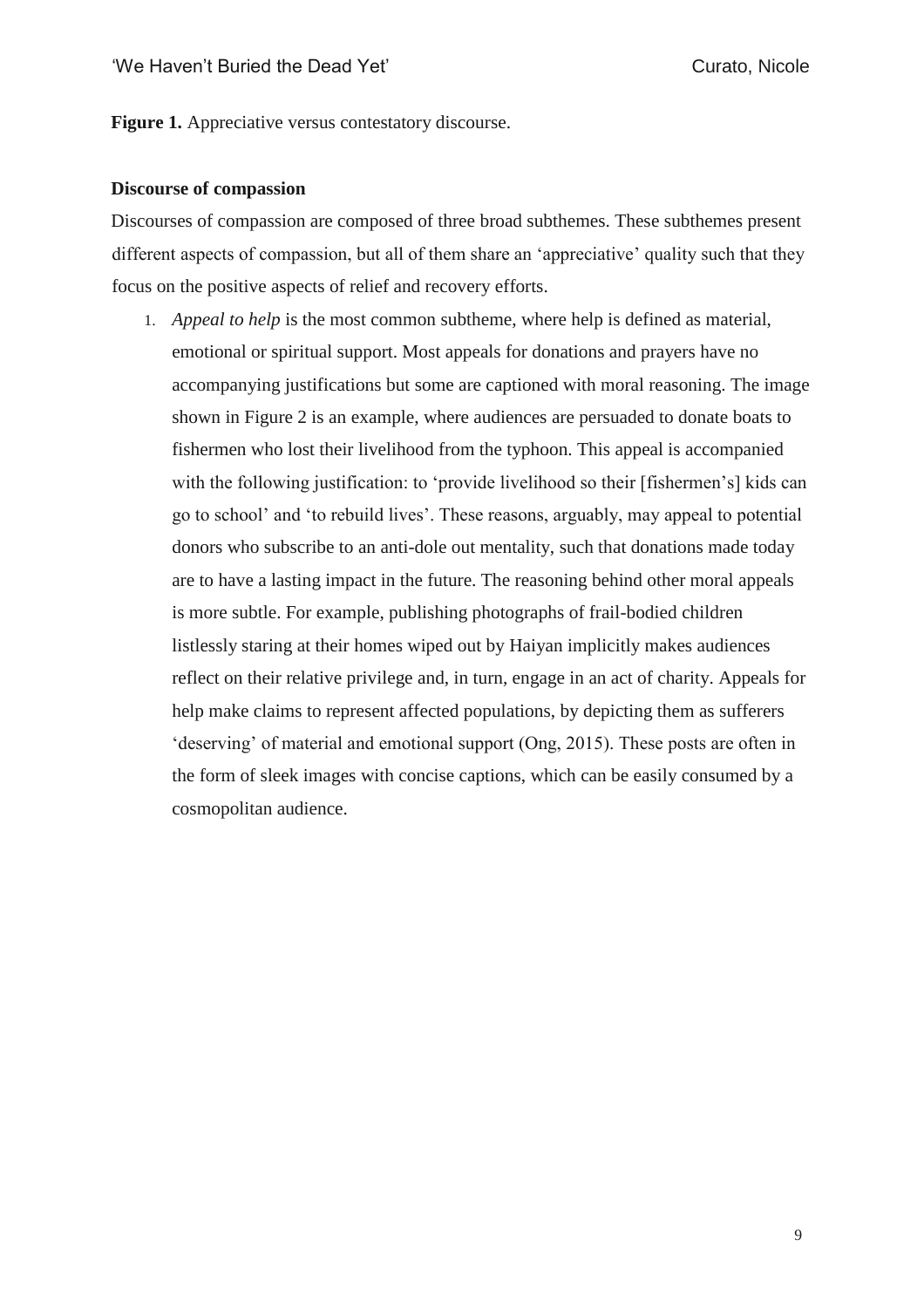

**Figure 2.** Appeal to help.



**Figure 3.** Rebuilding national esteem.

2. *Rebuilding national esteem* also shapes the discourse of compassion. Themes of heroism and indomitable spirit construct a national identity around which citizens can rally. Memes with phrases 'Where I'm from, everyone's a hero', 'The Filipino Spirit is Waterproof' and 'Roofless, homeless, but not hopeless' have become central plotlines in the nation's collective storytelling (see Figure 3). Circulating sentimental images of solidarity, hope and volunteerism celebrate achievements of ordinary citizens in helping each other during extraordinary times. Often, these claims are also made without accompanying justification. One could infer that such posts are particularly resonant to Filipinos observing the disaster from a distance, either in the capital Manila or overseas, as they provide a kind of psychological first aid for the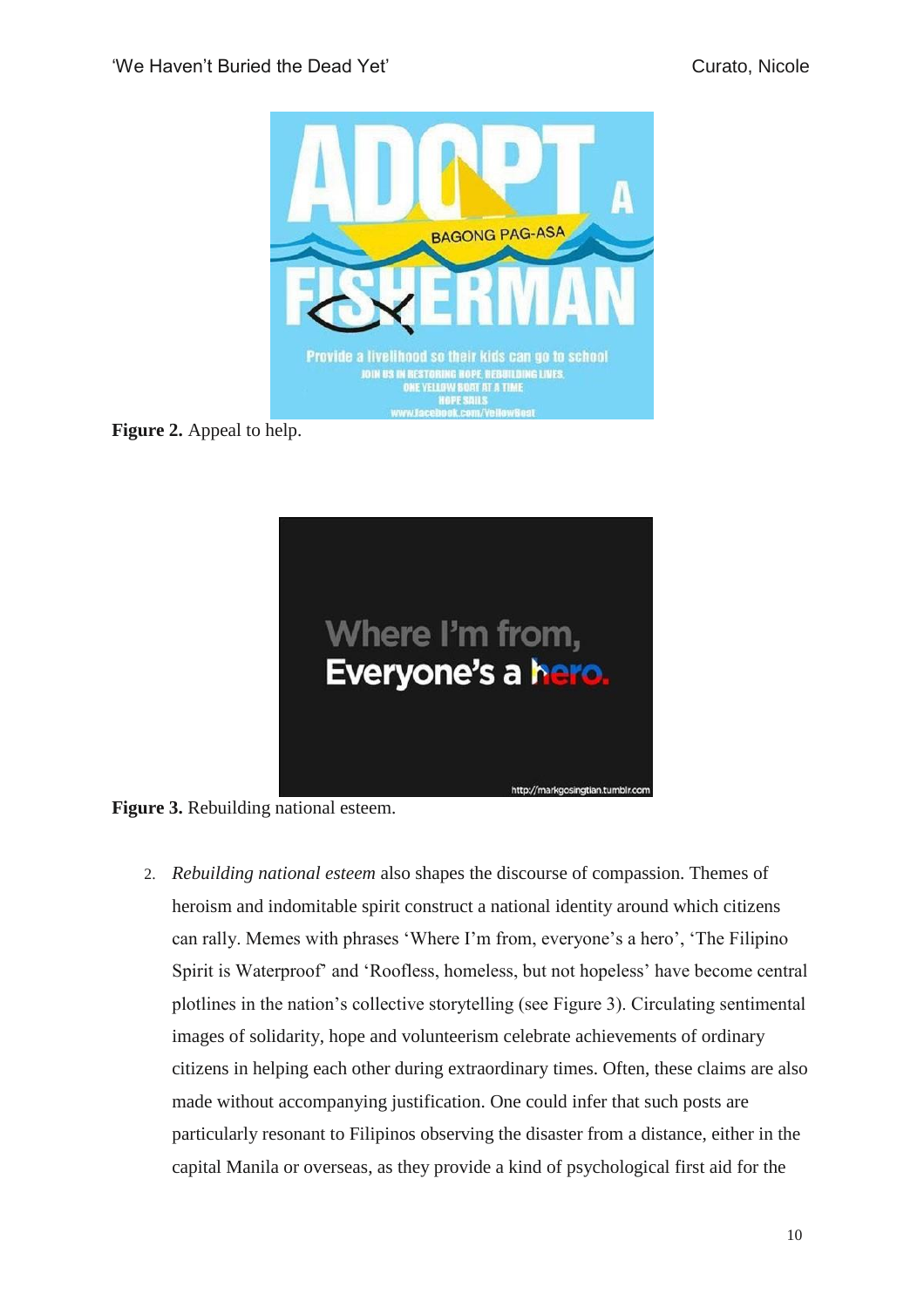nation seeking to overcome the shock from the extent of the devastation. Like moral appeals for help, the images are simple and understated but evoke a sense of dignity and pride.

3. *The discourse of gratitude* completes the discourse of compassion. Recipients of donations are rendered visible through representations produced by the state, humanitarian organizations and ordinary citizens expressing appreciation for global relief efforts. The Department of Tourism, for example, spent its advertising budget on a #PHsaysthankyou campaign through video placements in cosmopolitan spaces such as New York's Times Square and London's Piccadilly Circus, which, in turn, were photographed and disseminated in social media (see Figure 4). This discourse claims to represent the nation, especially the affected populations whose positive images of recovery (such as taking part in a fiesta) provides closure to the narrative of global compassion.



+<sup>0</sup> Follow





**Figure 4.** Discourse of gratitude.

To help, to build national esteem and to express gratitude are some subthemes that characterize the discourse of compassion. These discourses form a part of a society's moral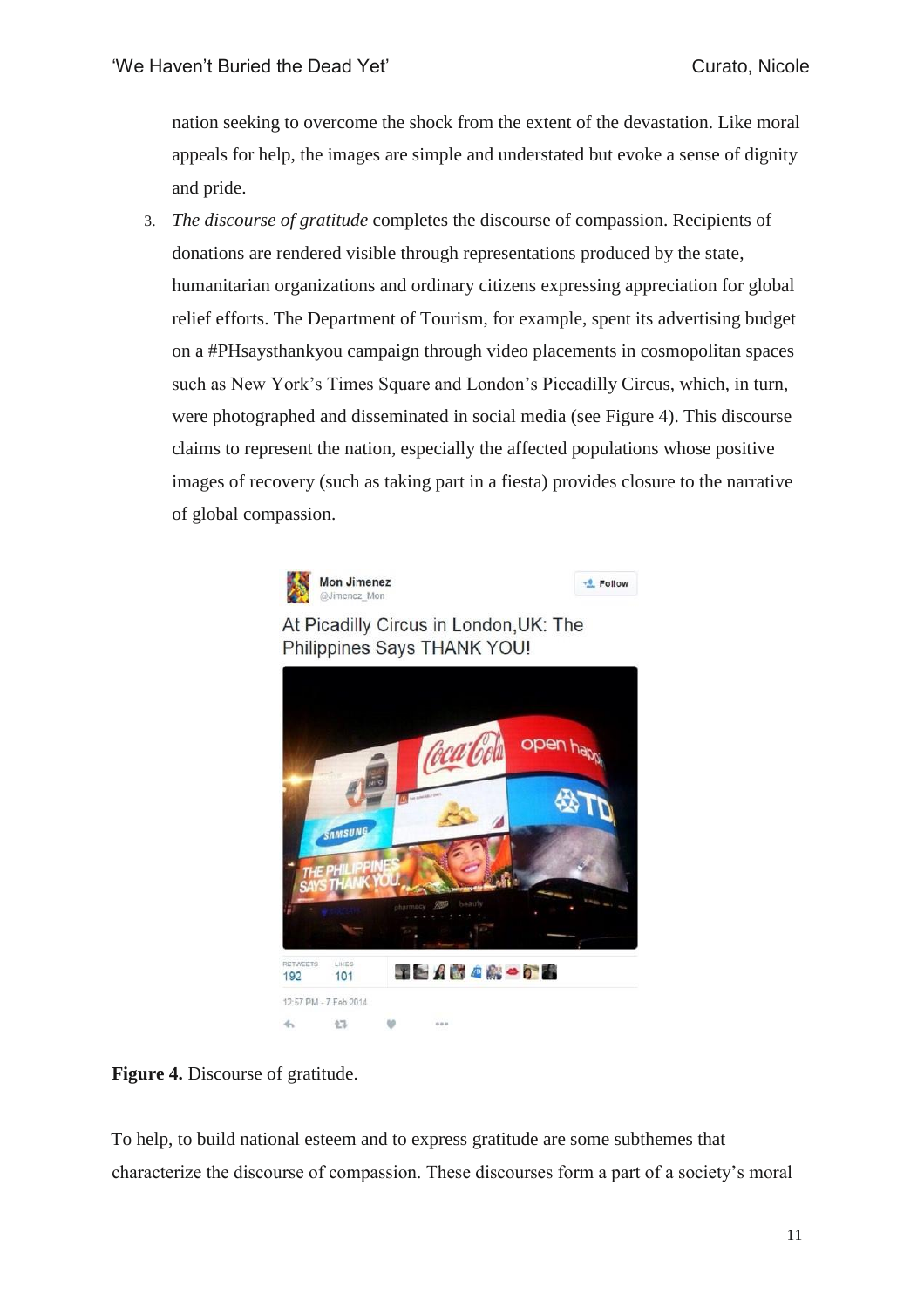achievement by rendering the suffering and recovery of distant others visible on a global scale (see Tronto, 1993). Such discourse highlights not only the moral relationship between givers and receivers of aid, but also the ethical impulse of citizens to act. As Robert Wuthnow puts it, the picture of humanity that emerges in this context is 'one of can-do problem solvers' as doing something, 'almost anything, affirms our humanity' (Wuthnow, 2010: 9). For the most part, the discourse of compassion is one that uses few justifications, as it banks on the moral consensus and the pragmatic demands to act swiftly and cooperatively. It restores ontological security by reaffirming collective virtues that provide comfort amidst uncertainty.

#### **Discourse of contestation**

Unlike the Venezuelan and Japanese cases where the sense of humanitarian exception was so strong such that contestatory discourses had little space in public conversations after the disaster, the Philippine case had some space to articulate statements that challenge the emerging humanitarian consensus. Two main points of contestation are presented in social networking sites.

1. *Mistrust and demands for accountability* directed at the national government have been articulated in the social media, particularly in spaces created by people's organizations to monitor disaster relief such as #AidMonitorPH and Yolanda Citizen Watch. Below is an example of a statement coded under this theme:

Govt.,NGO, Private cos. …who is going to be in charge of this huge..huge…billions of dollars of donations..May we know?? Just make sure it doesn't go to pork barrel.. (Mary Lou, 16 November 2013, Tindog Tacloban Facebook page)

This statement, among others, uses an inquisitive yet controversial tone. Implicitly, it attempts to represent the sentiment of both givers and recipients of aid by demanding accountability ('May we know??'). Contrary to the popular view of crisis as an exceptional moment, connecting issues of aid to recent corruption scandals involving pork barrel funds establishes the continuity rather than uniqueness of the situation. Exceptional moments of national unity are disrupted by reminding the public to be vigilant against corruption.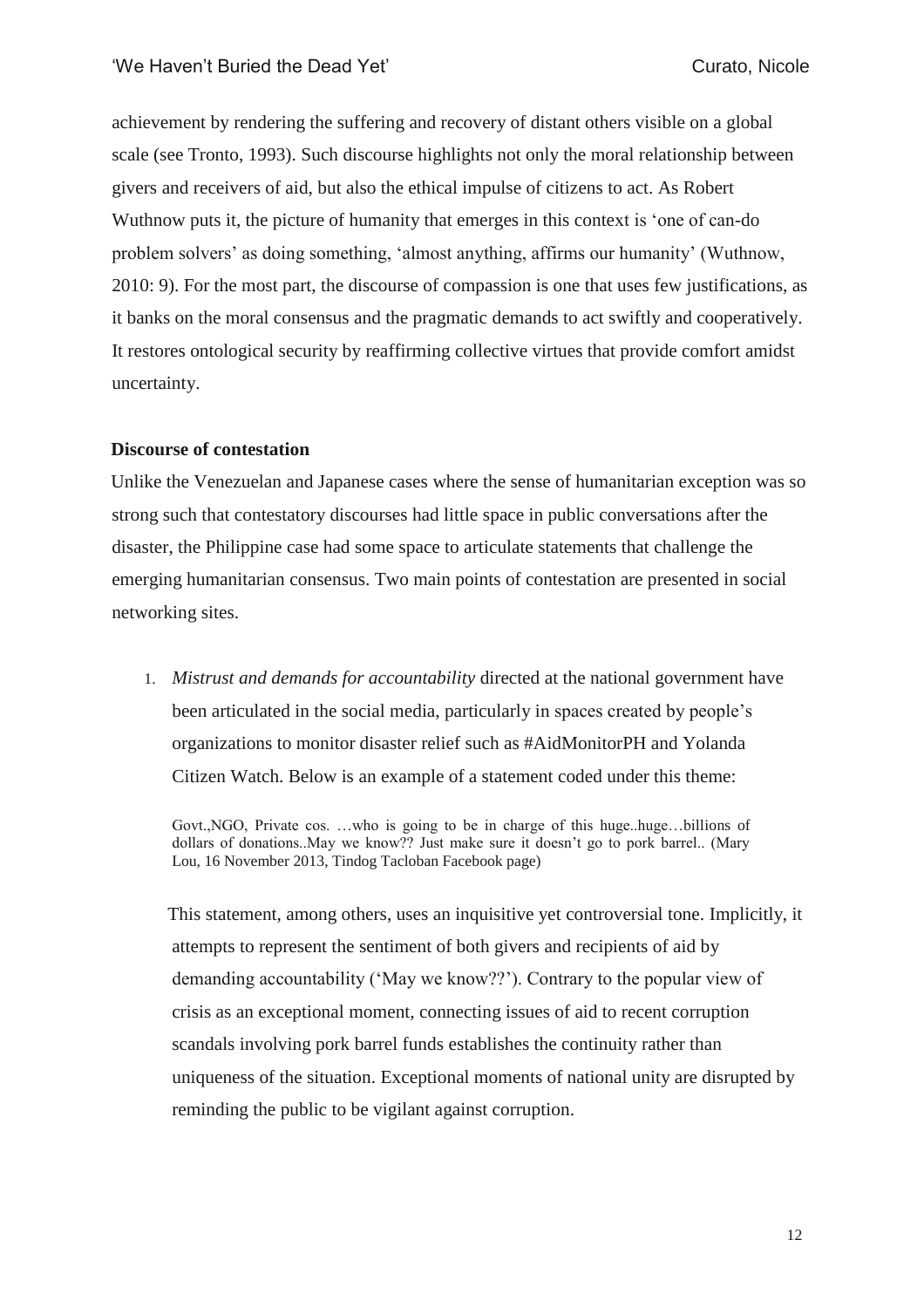People Surge, a local grassroots alliance of Haiyan survivors, puts forward a similar discourse. The movement politicizes relief operations by assigning blame to government for their 'criminal negligence' in the slow and discriminatory distribution of aid. Part of their repertoire in digital protests is disseminating alternative stories of survival (see Figure 5). Contrary to the discourse of compassion's portrayal of affected communities as helpless sufferers, People Surge presents typhoon survivors as political agents with strong views about the relief and recovery process. The sufferer is personified by giving her a name, a tight shot of her face with decrepit living conditions in the background. Unlike the simplicity of images circulated by the discourse of compassion, images of contestation are accompanied by block quotes from testimonies which expose the victims' vulnerabilities due to government policy. As the discourse of compassion frames the Philippines as ready to say thank you, the discourse of contestation continues to say that help has not yet arrived.

2. *Demands for climate justice* further add complexity to discourses online. Some humanitarian organizations and social movements have framed Haiyan as manifestation of the injustice brought about by climate change.

WAKE-UP CALL PHILIPPINES TYPHOON 13 million lives turned upside-down. Storms as intense as this may become the norm, not the exception. World leaders can't ignore climate change forever. (Oxfam sa Pilipinas, 25 November 2013, Oxfam sa Pilipinas Facebook page)

Aside from Oxfam, local environmental movements and protest groups have also taken on this discourse. Justifications backing up claims about climate change are often accompanied by URLs pointing to scientific evidence or news reports, which frame Haiyan as 'the new normal', and not just a rare meteorological

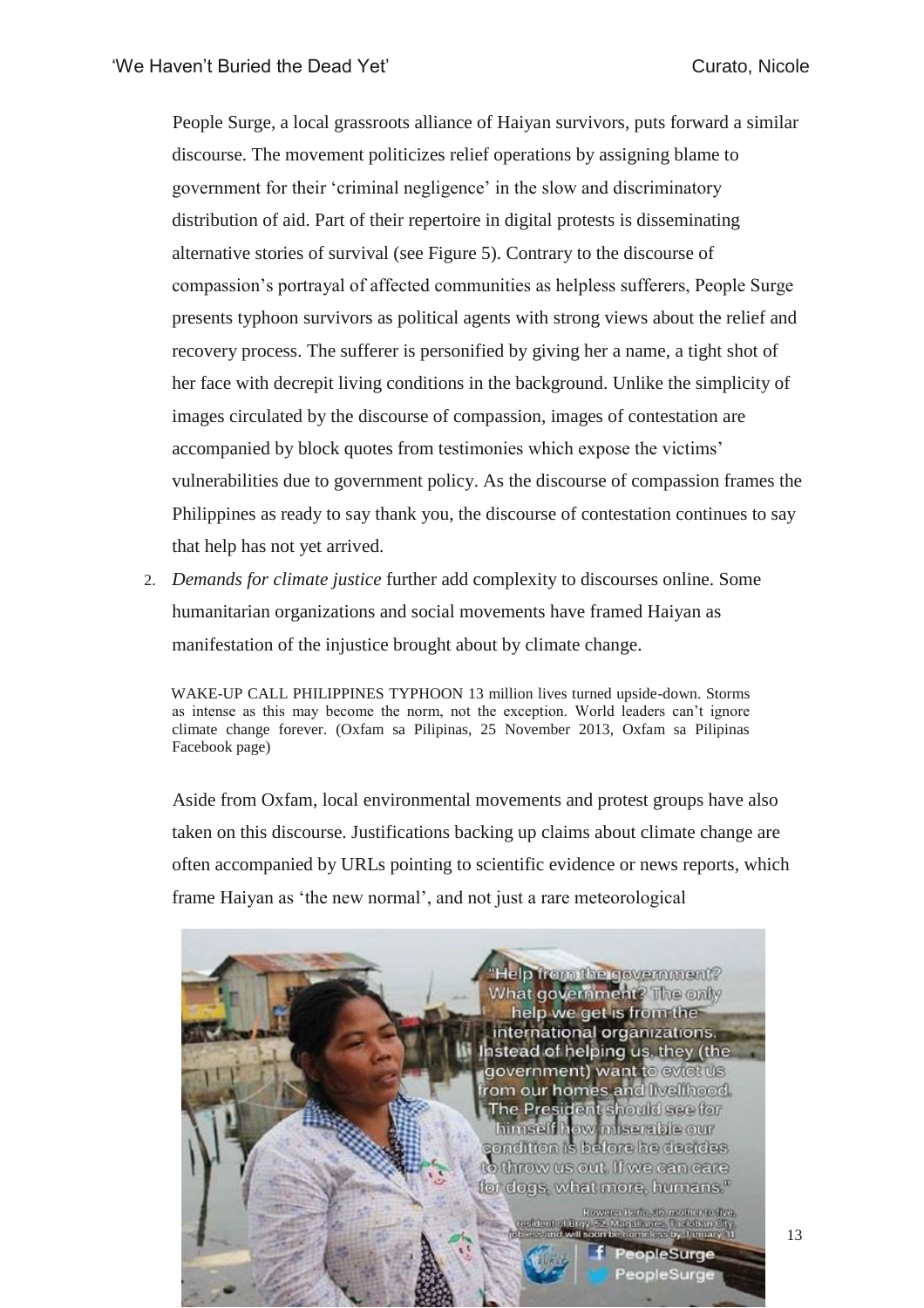**Figure 5.** Contestatory discourse.

event. In most cases, these statements claim to represent the poorest communities, hence most vulnerable to the risks associated to climate change (see Lavell, 2007). Some infographics, for example, explain that the regions worst hit by Haiyan, Leyte and Samar, are among the poorest in the Philippines, which explains the challenges citizens face in moving their homes to safer ground and accessing resources to mitigate the effects of climate change. This discourse can be understood in relation to anthropological research that underscores the political economy of disasters, particularly from the perspective of the global south (see Oliver-Smith, 1996: 314).

Overall, the discourse of contestation complicates the narrative of the recovery by providing a politicized voice of suffering. It is a kind of voice that contextualizes people's misery to broader political issues of accountability, corruption, discrimination and climate policy. Unlike the discourse of compassion which anchors narratives on moral judgements, the discourse of contestation underscores the political aspect of a crisis situation. Critical and politicized discourse enriched public discussion by putting forward confrontational and uncomfortable narratives of recovery which stand in contrast to the tender-hearted and cooperative language the discourse of compassion utilizes.

#### **Ethical boundary work**

The discourses of compassion and contestation present different but not necessarily inconsistent storylines by which the aftermath of Typhoon Haiyan can be interpreted. After all, moral and political claims are not exclusive categories. Substantively, one can infer that demands for accountability can be appreciated as an extension of appeals for help, such that a citizen can convert one's sense of moral agency to a politicized gaze to ensure that donations reach their intended recipients. Politicized discourses, however, differ from moral appeals to help by interrogating the underlying political reasons why moral appeals have to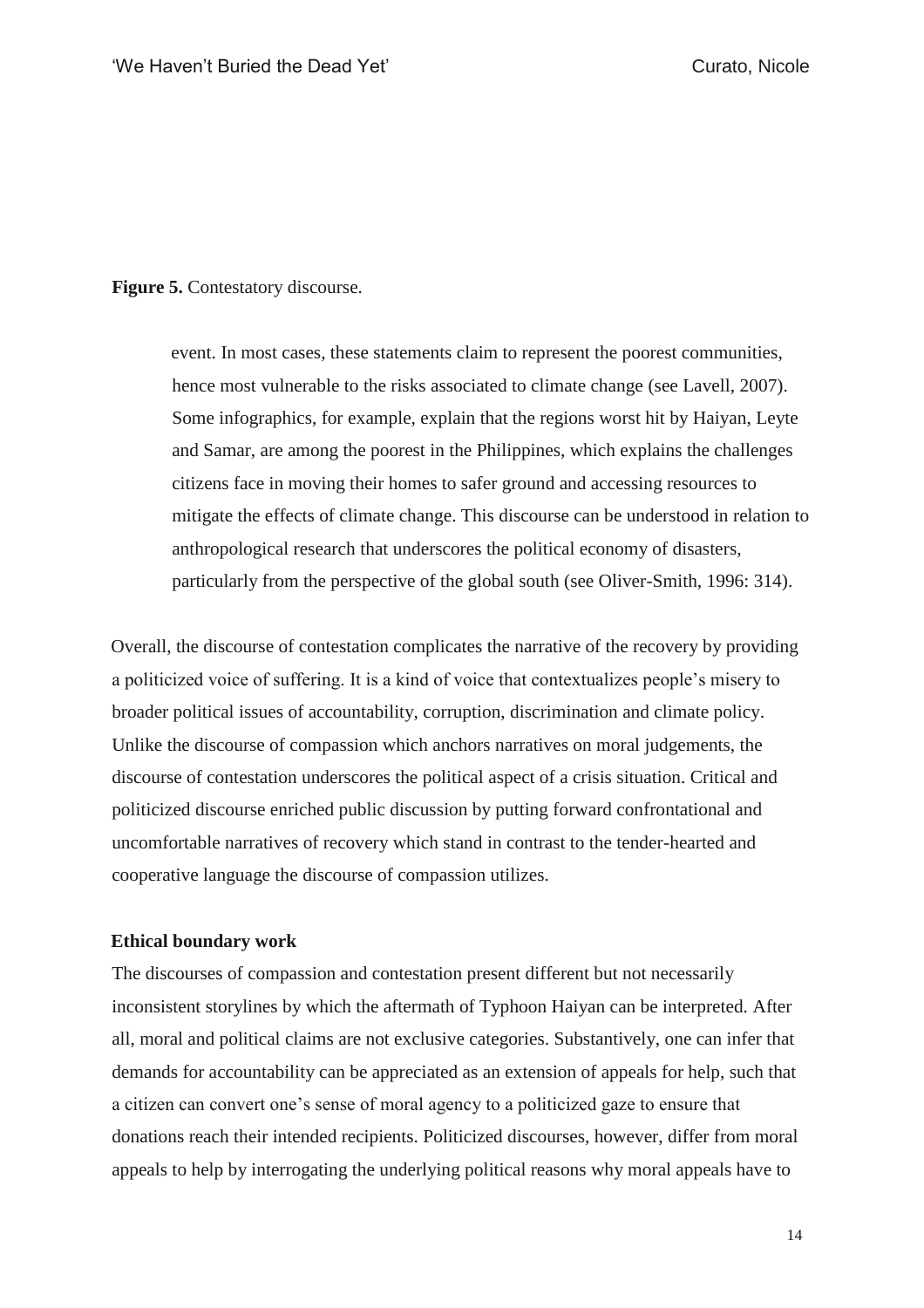

**Figure 6.** Dichotomy of talk versus action. (Translation: Shhh … Just help.)

be made in the first place, assigning blame to responsible parties and foregrounding the implications of widespread suffering to political practice. The logic behind both categories can be distinguished to this extent. Procedurally, however, both discourses share the same normative commitment to public-spiritedness which, in turn, sets the boundaries of ethical conduct in social media. 'No selfies and no food pics until everyone in the affected areas get to eat #responsiblesocialmediauser' is an example of a post which reminds users in the 'Selfie Capital of the World' about the insensitivity of posting self-centred content as compatriots continue to live in subhuman conditions. Both discourses have a strong civic orientation, such that mundane social media practices have been censured for failing to adjust to trying circumstances.

The point of contention, however, relates to the appropriateness of contestatory speech in the immediate aftermath of the disaster. Analysis of statements coded under 'challenge' reveal that the disagreement between the two discourses lies less in the content of each discourse's claims but more about the norms of claim-making in trying times. For instance, no post challenged the allegations of corruption the contestatory discourse has put forward, but there are posts that question the temporal appropriateness of raising those issues. The discourse of compassion engaged in ethical boundary work, where the norms of acceptable behaviour are negotiated during the state of humanitarian exception.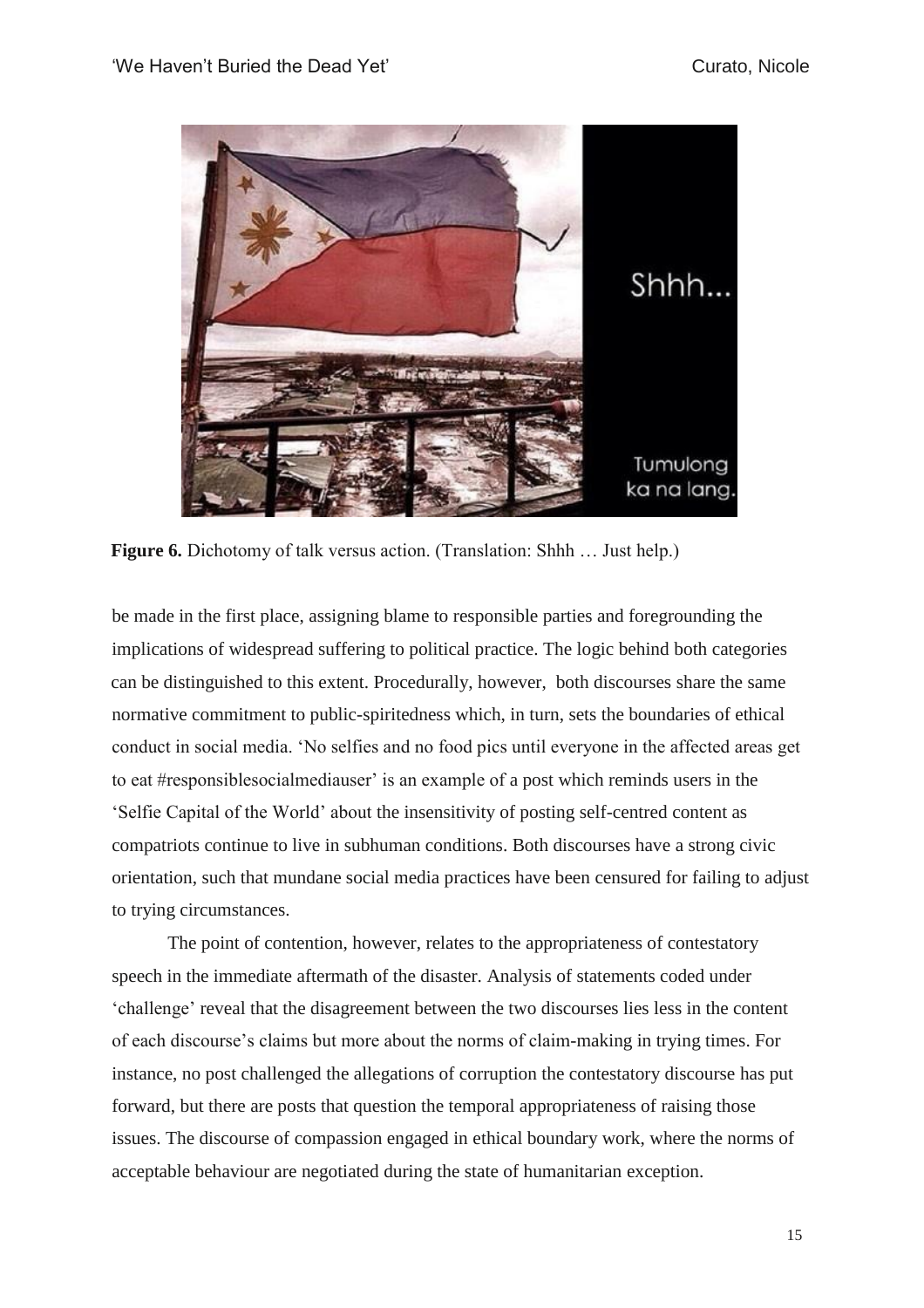Demarcating the scope of acceptable conduct in the digital public sphere is made possible by three discursive strategies.

- 1. *Overt silencing*. The image in Figure 6 best represents this discursive strategy. The caption 'Shhh … just help' implies an incompatibility between talking and helping, the latter being the priority. The audacity of silencing draws moral force from the fragility of the social context, as represented by the photo of a tattered but waving Philippine flag with rubble in the background. Given the urgency of the situation, discourses that complicate narratives of cooperation are considered counterproductive to relief efforts, and therefore warrant shaming in social media. Silencing, in this sense, is an interruption to the emerging politicized conversation, a way of shifting attention away from the political to the social.<sup>1</sup> Implicitly, the image valorizes the practice of helping quietly  $-$  a virtuous form of charity where the donor eschews attention and gives up the right to complain. Critique is considered noise deserving of being shushed, because, as one opinion columnist puts it, such 'stupid and senseless acts of self-flagellation' only 'adds to the confusion, congestion, gridlock, despair and pain' (Ramos-Aquino, 2013).
- 2. *Disparaging talk, celebrating action.* Related to the strategy of silencing is the framing of action and critique as mutually exclusive forms of participation, the former being superior to that latter (see Kapoor, 2013). Posts like the statements below create a binary distinction between 'helping' and 'critiquing'.

You just keep posting comments [but] what have you done to help our fellow Filipinos? Wow, you guys are really good. God bless PHILIPPINES. (D'vouyager E. Alarcon, 19 November 2013, Comment on the Restoration of the New Society Facebook page)

I hope we don't keep on fighting during these times, critiquing the government does not help. Let's support them. I believe if we have a positive outlook, ACTION we are waiting for will be faster. Let's just unite by helping. (Peter Saul, 16 November 2013, Comment on the Restoration of the New Society Facebook page)

Both statements censure users posting contestatory comments for failing to help. The first statement turns the tables and holds citizens to account by asking them 'what have you done to help your fellow Filipinos?' This confrontational statement implies that (a) critiquing is not doing something and (b) that those who critique should have some charitable credentials before they can justify dissent. The sarcasm in the subsequent sentences ('Wow, you guys are really good') serves as a rhetorical device to discredit contestatory action, taunting critical citizens for being 'really good' at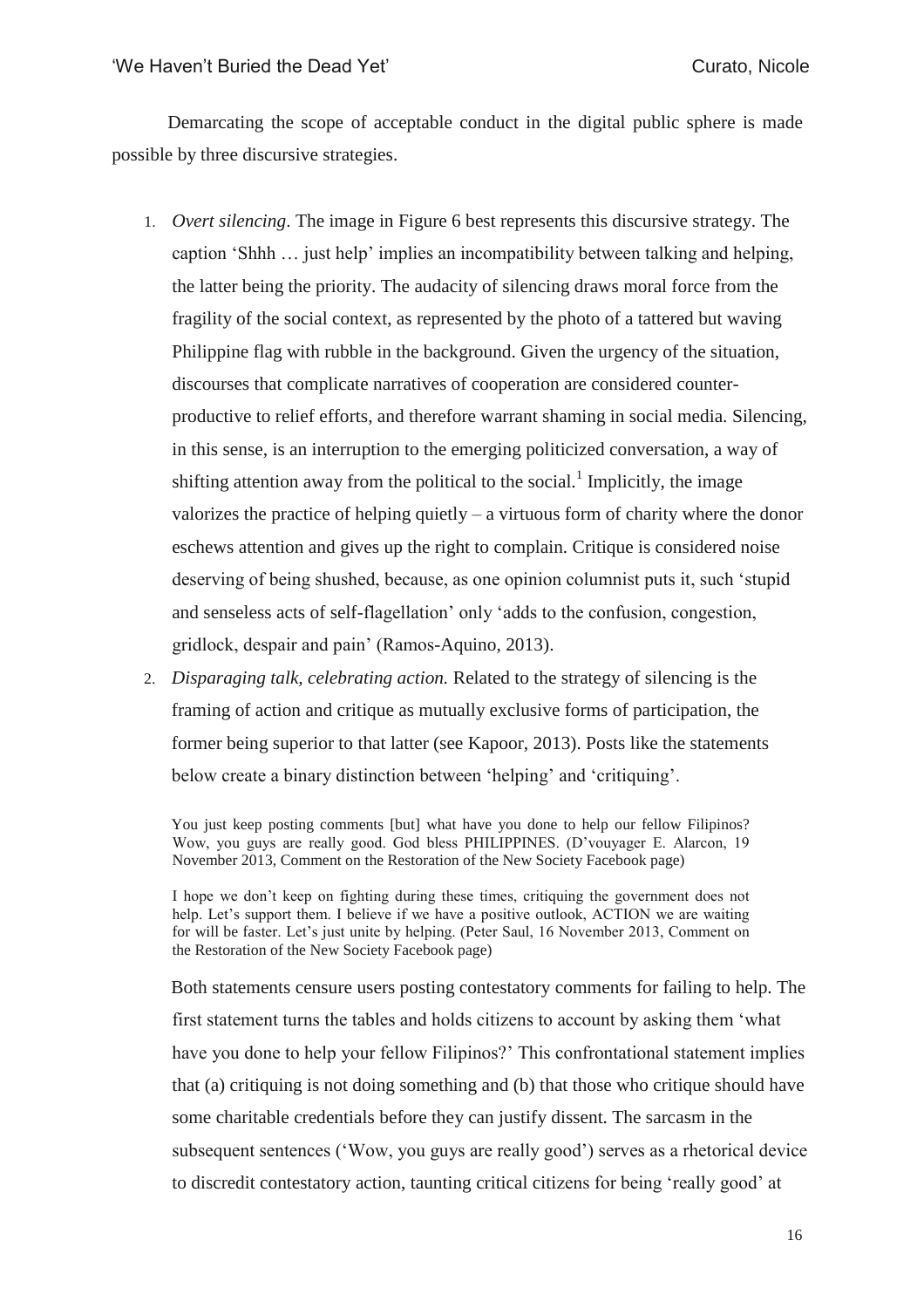doing nothing. The second statement, in contrast, takes a constructive approach by encouraging citizens to support instead of finding blame – or in his words 'fighting' – as conflict delays action. Politicizing the disaster instead of giving support to an overstretched government is stigmatized as a moral failure for not extending encouragement to the front-liners of relief operations. The derogation of critique to inaction and callous talk is part of drawing the boundaries of ethical forms of civic participation in a post-disaster scenario.

3. *Respect for the period of mourning*. 'We haven't event buried the dead yet', says several posts, in response to statements that call for investigation and protests against the failure of government to prepare for a mega-disaster. 'Don't use the dead, they're already at peace, stop speculating', says another Facebook post, appealing to users not to invoke the memory of Haiyan's casualties for political ends. Of the three discursive strategies used for drawing ethical boundaries, it is the need to respect the period of mourning that provides the most compelling affective reason to suspend contestatory action, albeit temporarily. Contestation is deemed disrespectful to families still grieving the tragic loss of their loved ones. It is unappreciative of humanitarian workers, volunteers and soldiers who engaged in actual care work – those who, for the rest of their lives, have to live with the memory of putting thousands of cadavers in plastic body bags. Like a family in a funeral, the nation is expected to put differences aside, at least for a moment, as collective rituals of mourning are held. While political differences are particular, sorrow about the loss of life is universal. It is collective rituals that 'affirm the community in the face of tragedy' (Hawdon and Ryan, 2011: 1367), a form of therapeutic intervention that reduces collective anxieties of distressed communities. The digital public sphere is not exempt from this period of mourning. Facebook pages have been used as memorial sites for public displays of grief and portrayals of friends and family members who passed away. Disrupting mourning in these digital spaces by posting politicized messages is considered tasteless, disrespectful and unsympathetic to the emotional needs of others.

Taken together, these discursive strategies make a case against the politicization of public discourse in fragile social contexts. From silencing to overt expressions of disapproval, the discourse of compassion guards the public sphere from conflictual discourses which clash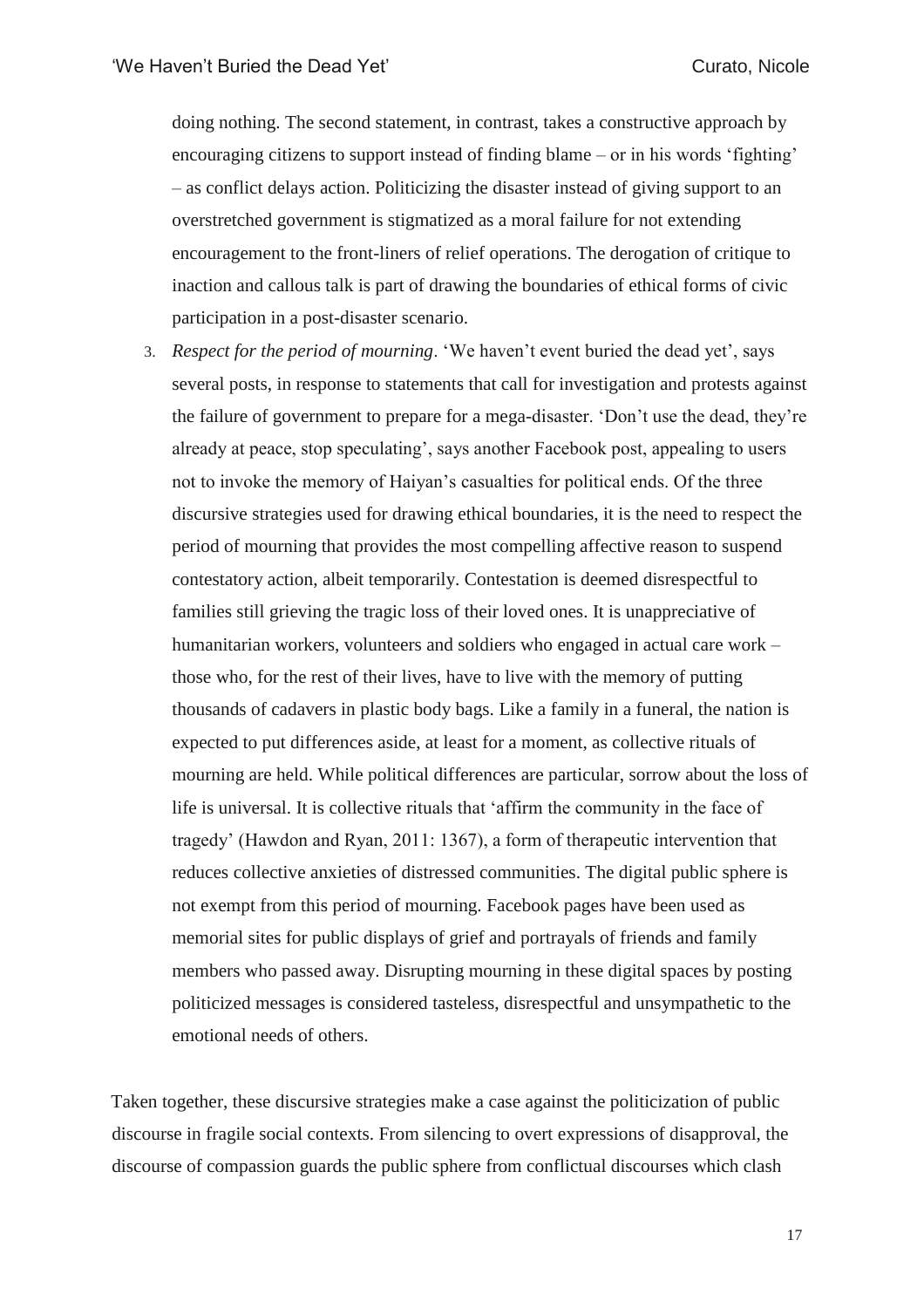with social virtues crucial in the acute phase of a disaster. Such ethical boundary work constructs an image of an idealized citizen: she is one who gets her hands dirty in 'actual' humanitarian work and temporarily brackets political disagreements for the sake of solidarity. While such demarcation is constructive from the perspective of social cohesion, it poses questions from the perspective of democratic theory and practice. Is the discourse of compassion's ethical boundary work democratically justifiable? Does inclusive and authentic discourse have a productive role in crisis situations?

#### **Sequencing discursive contestation**

Recent developments in deliberative democracy theory can provide clarity to these questions. By deliberative democracy, I refer to a talk-centric view of democracy where legitimacy is derived from exchanging a variety of contesting views among constituencies affected by a decision or an unresolved issue (see Chambers, 2003; Dryzek, 2009). As a normative theory, deliberative democracy places value on *inclusiveness* or giving voice to range of discourses and *authenticity* or exchanging justifications for one's preferences while also seriously considering other ideas offered. Contemporary versions of deliberative theory, however, recognize that not all deliberative virtues can be realized in any one site, at any one moment. Indeed, it is unreasonable to expect the public or their representatives in government to deliberate with the armed forces before deciding which communities would be first rescued by C-130 aircrafts or insist on inclusive reason-giving about the conduct of relief operations as humanitarian organizations hurriedly set up tent cities and distribute food packs. Deliberation, even in its pure, idealized form, is not ideal all the time.

For this reason, the concept of 'sequencing' deliberative moments has gained traction in democratic theory (Bächtiger et al., 2010; Curato, 2012; Goodin, 2005; McLaverty and Halpin, 2008). It views deliberation as a process that involves the broader polity in various discursive spaces over time (Dryzek, 2010; Parkinson and Mansbridge, 2012). By taking a long and macro view, the application of deliberative virtues is relaxed as it is acknowledged that different contexts warrant different normative expectations. Analytically, the challenge is to map the extent to which episodes of public conversations uphold deliberative virtues and how these sequences are linked together to move the democratic polity in a deliberative direction.

Viewed this way, I argue that the discourse of compassion's boundary work rests on a democratically acceptable normative position only when crisis situations are viewed as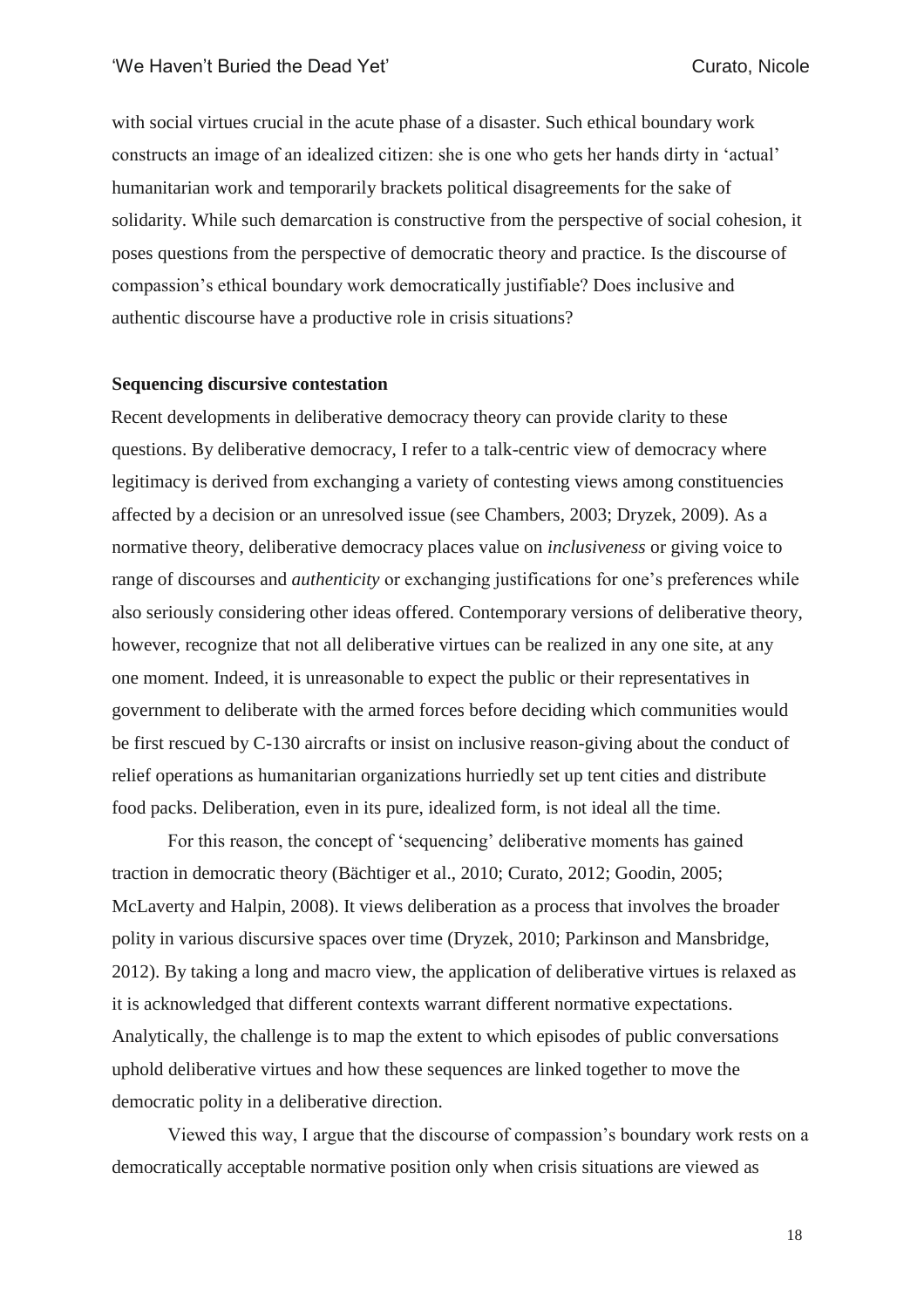#### 'We Haven't Buried the Dead Yet' Curato, Nicole

discrete, short-term events. Appreciative forms of speech can stimulate hope, create chains of care and forge a sense of shared purpose of satisfying material and psychological needs of affected communities (see Cooperrider and Whitney, 2005). The discourse of compassion plays an important role in bringing together a discursive community necessary to get public deliberation going. The afterglow from rituals of solidarity, however, has a shelf life. As the long-term impact of disasters becomes clear, the discourse of compassion's vocabulary loses its currency. When relief work transitions to debates on recovery and rehabilitation, the vocabulary of critical questioning and accountability becomes necessary as difficult political decisions need to be made. Should families, knowing the risks of rebuilding homes in hazardprone areas, be allowed to do so? Should administrative cases be filed against mayors who failed to implement ordinances on forced evacuation? Should there be an independent investigation as to why aid has not reached communities known to support the political opposition? Should the Philippines take a stronger policy on climate justice? It is within this longer view where the purpose of inclusive, contestatory deliberation becomes normatively justifiable. While contestation can be called out for being callous and ill-timed during the acute phase of the disaster, such discourse serves three crucial roles even in moments that demand solidarity.

First, contestatory discourse can enforce inclusion by giving voice to those left out in the digital sphere. Data from face-to-face interviews with affected populations in Tacloban reveal that their sentiments during the acute phase of the disaster are consistent with the confrontational tone of contestatory discourse. Confrontation was articulated in various tonalities in temperaments in the field. For elderly respondents, anxieties were expressed with a tentative and inquisitive tenor, asking questions (sometimes rhetorical, sometimes directed at the interviewer) about how much longer they have to wait for their makeshift dwellings to be fixed and who is meant to be responsible for delivering such basic necessities. Young parents, on the other hand, expressed agitation in a forceful manner, directing anger and assigning blame to national government. Compared to the timid language used by the elderly, it is this forceful tone among younger respondents that was more visibly reflected in contestatory posts online.

Yes, DSWD [Department of Social Welfare and Development] gave us relief packs, but they were all expired! I felt so insulted because I felt like we were made to eat food that even pigs would not eat. [It is] so insulting. We just lost everything from Yolanda … now we lose our dignity … because our government thinks we [should] eat mouldy rice. (Gilbert, 25)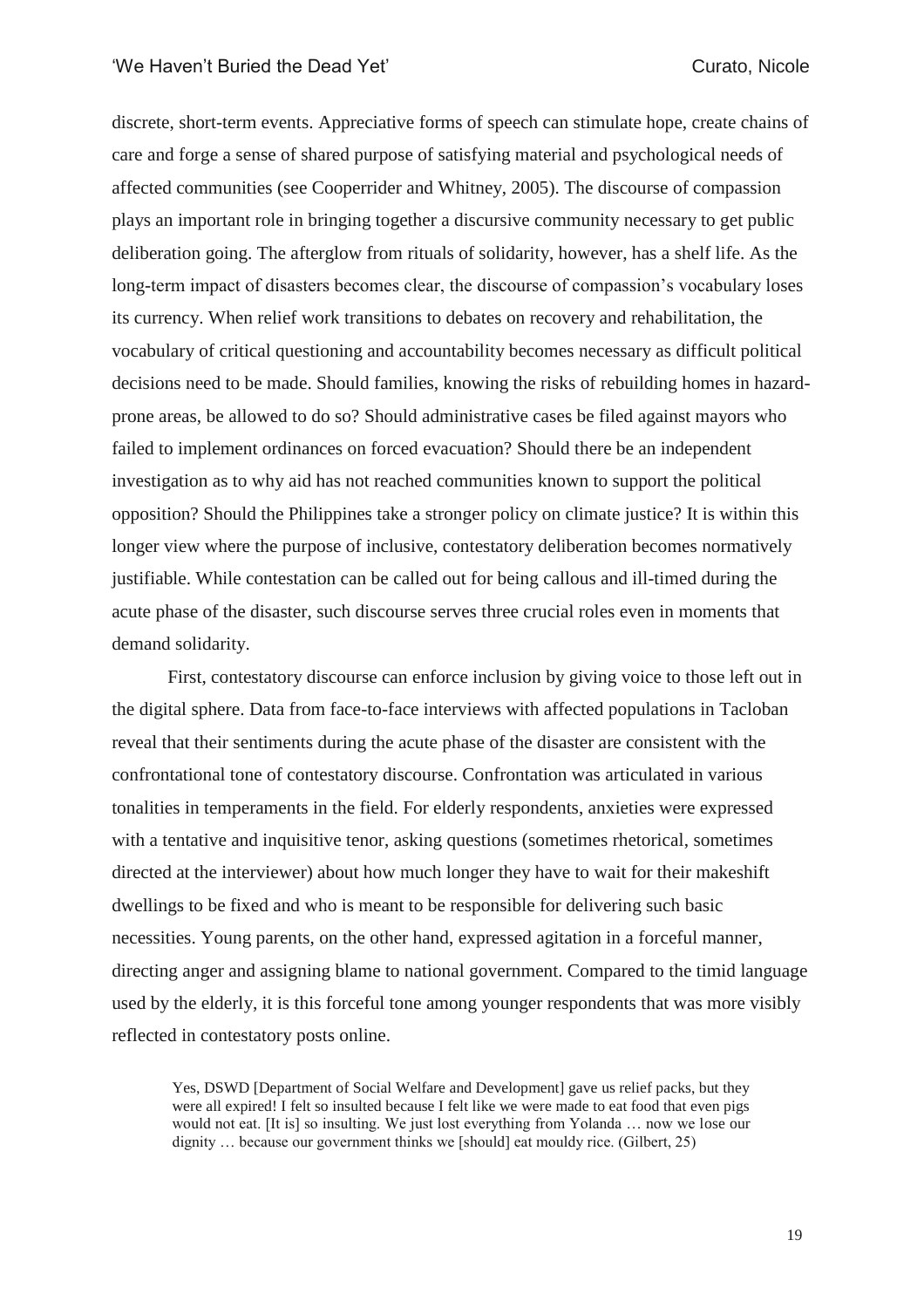If no one complains, the government will think everything is okay and will just continue their corruption or choose not to give relief to others  $\dots$  The poor – us – we're confused because of these selfish politicians. They make us fight each other [because of aid]. (Roy, 35)

Although appreciation for humanitarian organizations and bereavement are also central to their narratives, most respondents expressed dismay at the poor government response.

The discrepancy between the dominance of discourses of compassion online and contestatory discourse offline may be explained not only by the digital divide but also the collapse of communication infrastructure in areas hit by Haiyan. Consequently, contestatory tweets represented excluded voices and contributed to the inclusiveness of the public sphere. The tweet 'The people in Tacloban have great dignity and deserve better than what they have gotten @andersoncooper on #Typhoon #AC360' may transgress the boundaries drawn by the discourses of compassion but can be justified as giving epistemic justice to voices that have been excluded in the digital public sphere (Fricker, 2007). Contestatory discourse can build the deliberative capacity of a polity recovering from a disaster by providing an accurate albeit uncomfortable account of reality and authentic representations of suffering.

Second, contestatory discourses articulated in the acute phase of the disaster ensure that spaces for democratic discourse formation and decision-making are not 'too tightly coupled'. A concept used by Charles Perrow to describe 'normal accidents', tight coupling is a term to describe two parts that have no buffer such that the process only flows in one direction (Perrow, 2011: 89–90). This poses a problem for democratic politics. If the declaration of a state of exception is mechanistically supported by the discourse of humanitarian exception in the public sphere, democratic dangers arise. Similar to pathologies that emerge from extreme nationalism, a tightly coupled polity leaves little room for interrogation and dissent. In Fassin and Vasquez's research, it is observed that the Venezuelan society's communion in the same humanitarian fervour has formed an egalitarian illusion which blurred the distinction between the social and racial origins of victims' suffering. After rescue missions were completed, these illusions easily dissipate to re-socialization of victims along the usual lines of inequality (Fassin and Vasquez, 2005: 397, 402). Therefore, democratic critique is valuable in vulnerable social contexts, as it is a way of ensuring that the discourse of compassion does not become a tool to protect structures of injustice. The immediacy of putting forward critical statements is crucial in setting the agenda for subsequent phases of deliberation, which, if purely defined by humanitarian exception, can only serve to legitimize depoliticized responses to disaster. As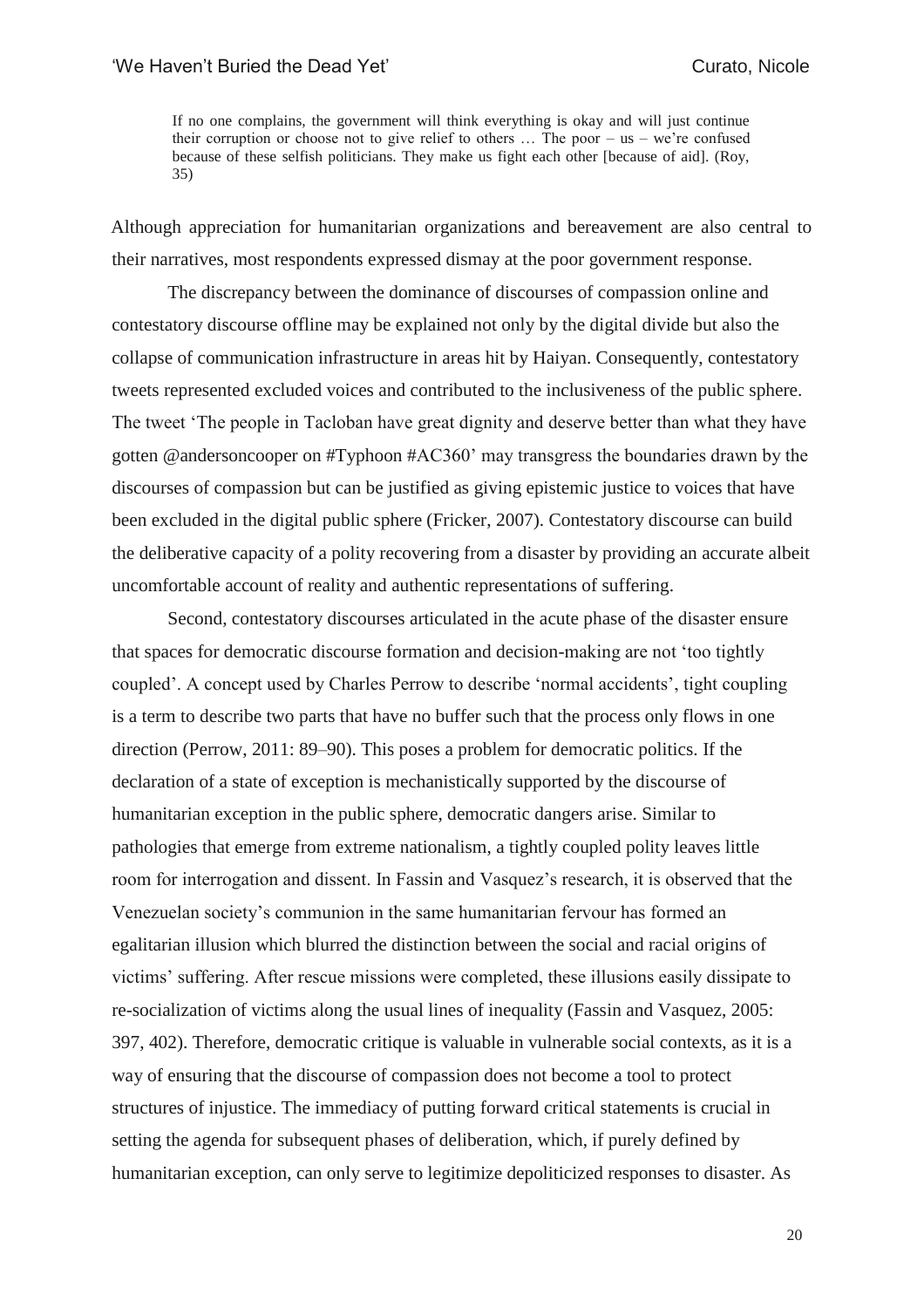one Twitter user puts it, 'To those who said "just shut up and help," how about no! Thorough investigation, critique and protest' (@VincentVanGold, 25 January 2014).

This relates to the third reason why contestation in necessary is states of humanitarian exception: it ensures that the exception does not become the rule. Central to Agamben's definition is a tendency for the state of exception to become permanent rather than temporary. Agamben (2005) cites the inhumane treatment of prisoners in Guantanamo Bay as paradigmatic of this observation. What used to be an exceptional circumstance where legal protection of prisoners was suspended has now become overt and routine in a period where threats of extremism – imagined or otherwise – have become part of everyday life. While Agamben's claims are not without controversy (see Lemke, 2005; Passavant, 2007), it posits a pertinent theoretical intervention to warn against the emerging tyranny of emergency in a world that increasingly experiences disasters, terrorism and humanitarian crises. Contestatory discourses provide the lens to spot emerging practices of tyranny, identify the dangers of undemocratic decision-making and give voice and visibility to vulnerable others. Critical citizens, in other words, are needed in critical times.

To underscore the importance of contestatory discourse in crisis situations, however, is not to suggest that the discourse of contestation is necessarily superior to the discourse of compassion as far as deliberative politics is concerned. Boltanski's work on moral responses of citizens when observing human misery from a distance is instructive in this regard. These moral responses – denunciation and sentiment – share characteristics with the discourses of contestation and compassion, respectively. Denunciation refers to the position of indignation where spectators identify the perpetrator of the distant sufferers' misery, while sentiment refers to the 'gentle emotion' that generates feelings of tenderheartedness and empathy. Each response has its own moral as well as democratic deficits. Denunciation and contestation raise issues of justice related to misery but these responses tend to generate discourses that place emphasis on the singularity of suffering and are devoid of empathy (Boltanski, 1999: 64). This response, therefore, can force political action but the kind that does little to render the voice and agency of the distant sufferer visible. On the other hand, sentiment or discourses of compassion can forge affective connections between the spectator and sufferer but runs the risk of privileging sentimentalism over confronting the causes of suffering (Boltanski, 1999: 96). Speech communities, therefore, should play host to both responses and fill each other's deficits. Social media as a space for discourse formation can perform an important function here. They can serve as aesthetic intermediary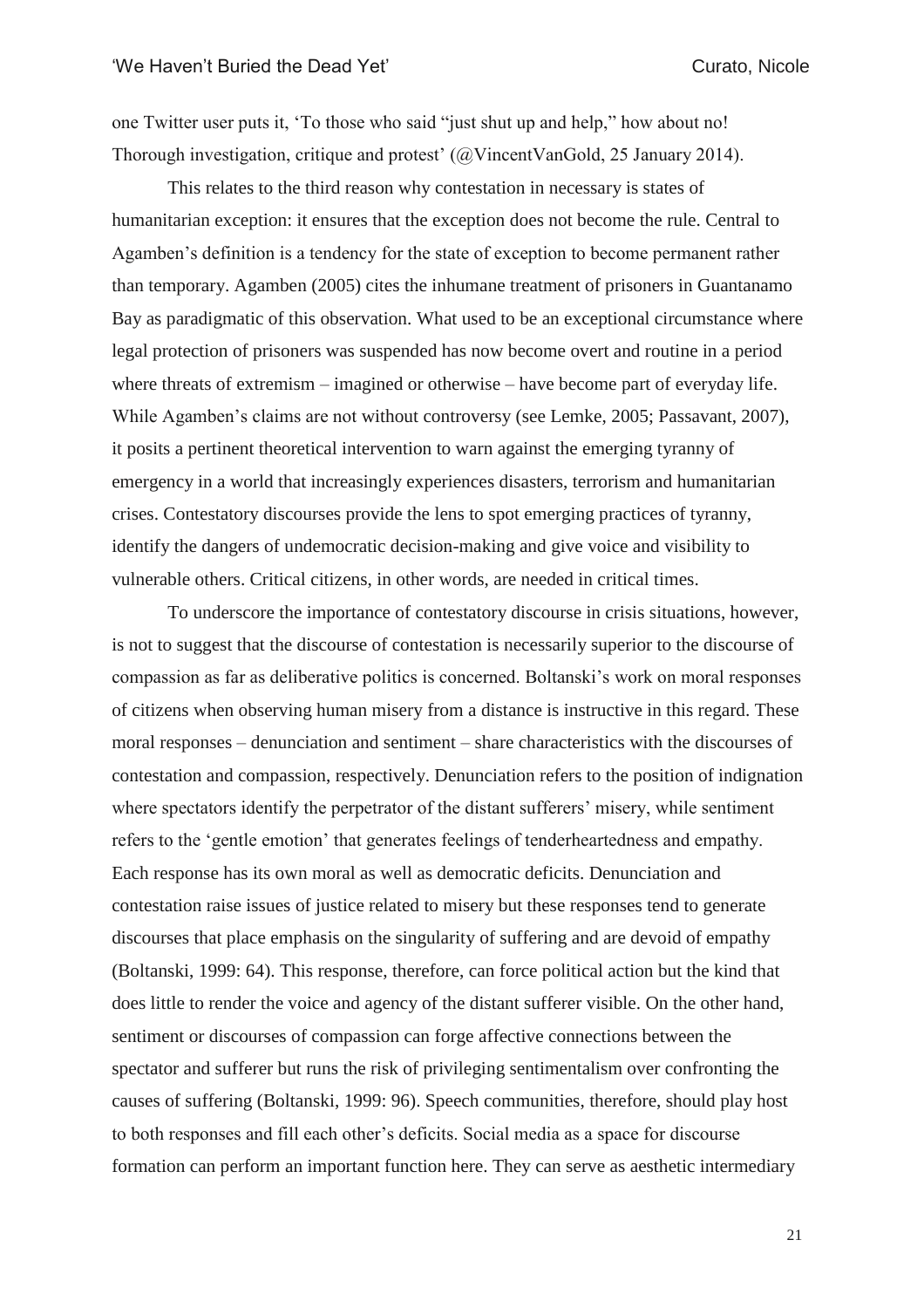by visualizing the horror and pain of human misery thereby forging affective communities between spectator and distant sufferer. They can also host spaces for communication where the spectator can bring to fruition one's commitment to speak about one's indignation or emotions aroused by these imageries (Boltanski, 1999: 149). As a polyphonic space with affordances for visibility, spectacle and content creation by various digital citizens, social media have some potential to bridge democracy's aesthetic, affective and indignant dimensions, compared to 'traditional' forms of media such as television where the spaces for spectators to articulate indignation and empathy have to be found elsewhere. To a certain extent the post-Haiyan (digital) public sphere was successful in bridging these dimensions, in spite of others' expressed scepticism about the value of indignation.

#### **Conclusion**

Disasters are often viewed as exceptional circumstances where democratic procedures are temporarily suspended to facilitate quick and efficient recovery efforts. This logic is not only limited to the state but also in the public sphere. A state of humanitarian exception emerges as citizens recovering from the shock of a disaster promote norms of solidarity, cooperation and compassion. This article examines the phenomenon of humanitarian exception empirically and normatively. By examining the case of the Philippines in the aftermath of Typhoon Haiyan, I described the contours of the discourse of compassion and its ethical boundary work which places contestatory action outside the scope of acceptable conduct. The discursive strategies of stigmatization, shaming and disapproval of contestatory action are characterized to illustrate the ways in which the norms of (digital) public deliberation are constructed in a crisis situation.

Normatively, however, I argued that this ethical boundary work is democratically justifiable only when one takes a short view of a crisis situation. Drawing on contemporary theories of deliberative democracy, I argue that while discourses of contestation bring about uncomfortable and divisive perspectives in moments that demand comfort and global solidarity, these are crucial contributions in subsequent phases of recovery and rehabilitation. Contestatory action can foster inclusiveness by giving voice to citizens unable to take part in the public conversation, serve as a safeguard for the discourse of compassion not to be used as a tool to legitimize injustice and ensure that the state of exception does not become the rule.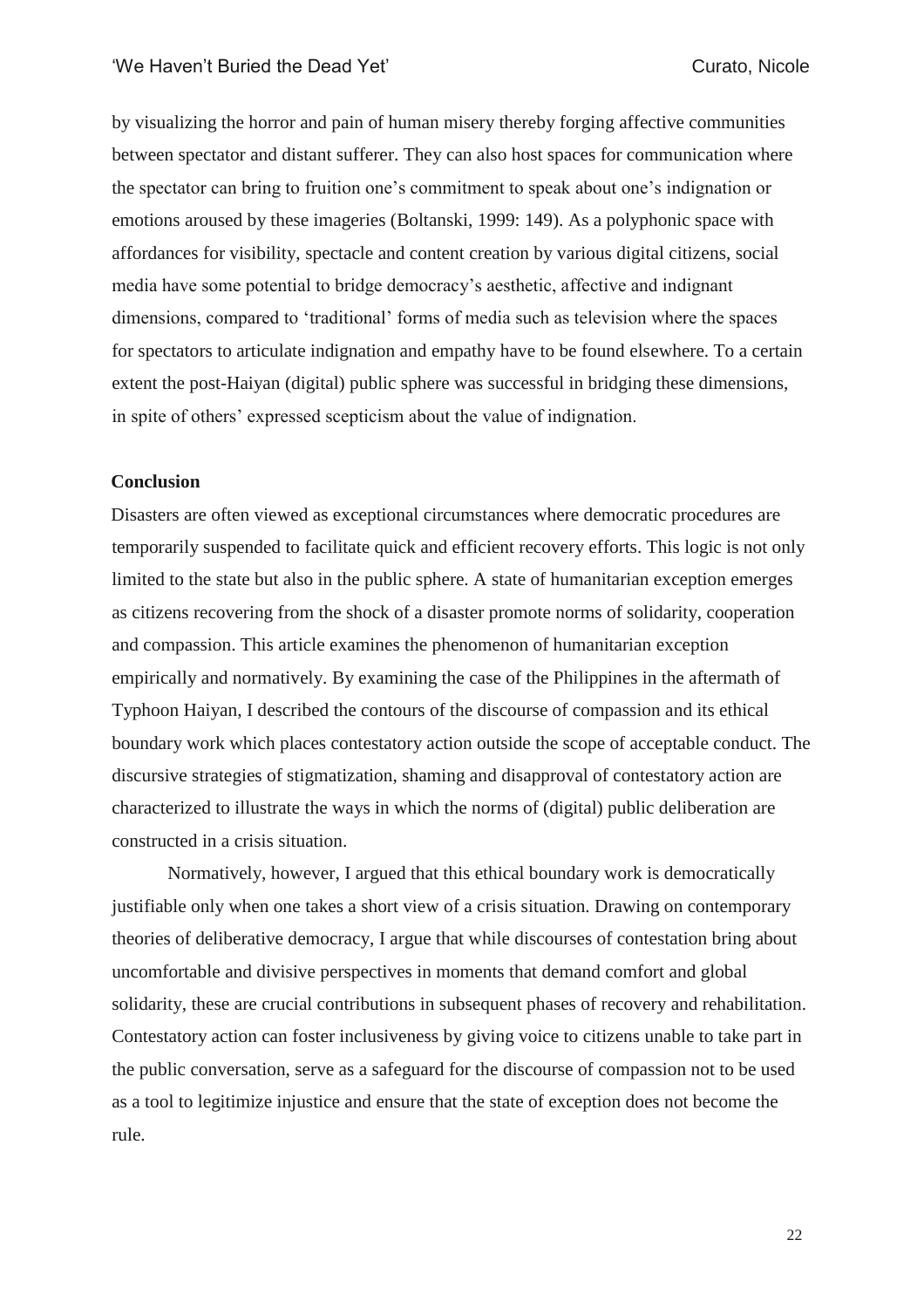#### **Acknowledgements**

Earlier versions of this article were presented at the conference 'Democracy: A Citizen Perspective' in Åbo Akademi University, Finland, the American Political Science Association Annual Meeting in San Francisco, the International and Political Studies Seminar Series at the University of New South Wales in Canberra and the 'Democracy in Transition' conference hosted by the Melbourne School of Government. John Dryzek, Jonathan Corpus Ong, Mirca Madianou and Daniel Aldrich provided helpful comments at various stages in developing the manuscript. Pamela Combinido and Eunice Lalic provided exceptional research support.

#### **Funding**

The research projects on which this article is based received funding from the Economic and Social Research Council Urgency Grant (Humanitarian Technologies. An Ethnographic Assessment of

Communication Environments in Disaster Recovery and Humanitarian Intervention; ES/ M001288/1) and the Australian Research Council Discovery Early Career Research Award (Building Back Better: Participatory Governance in a Post-Haiyan World; DE150101866).

### **Note**

1. I am thankful to the reviewer for this suggestion.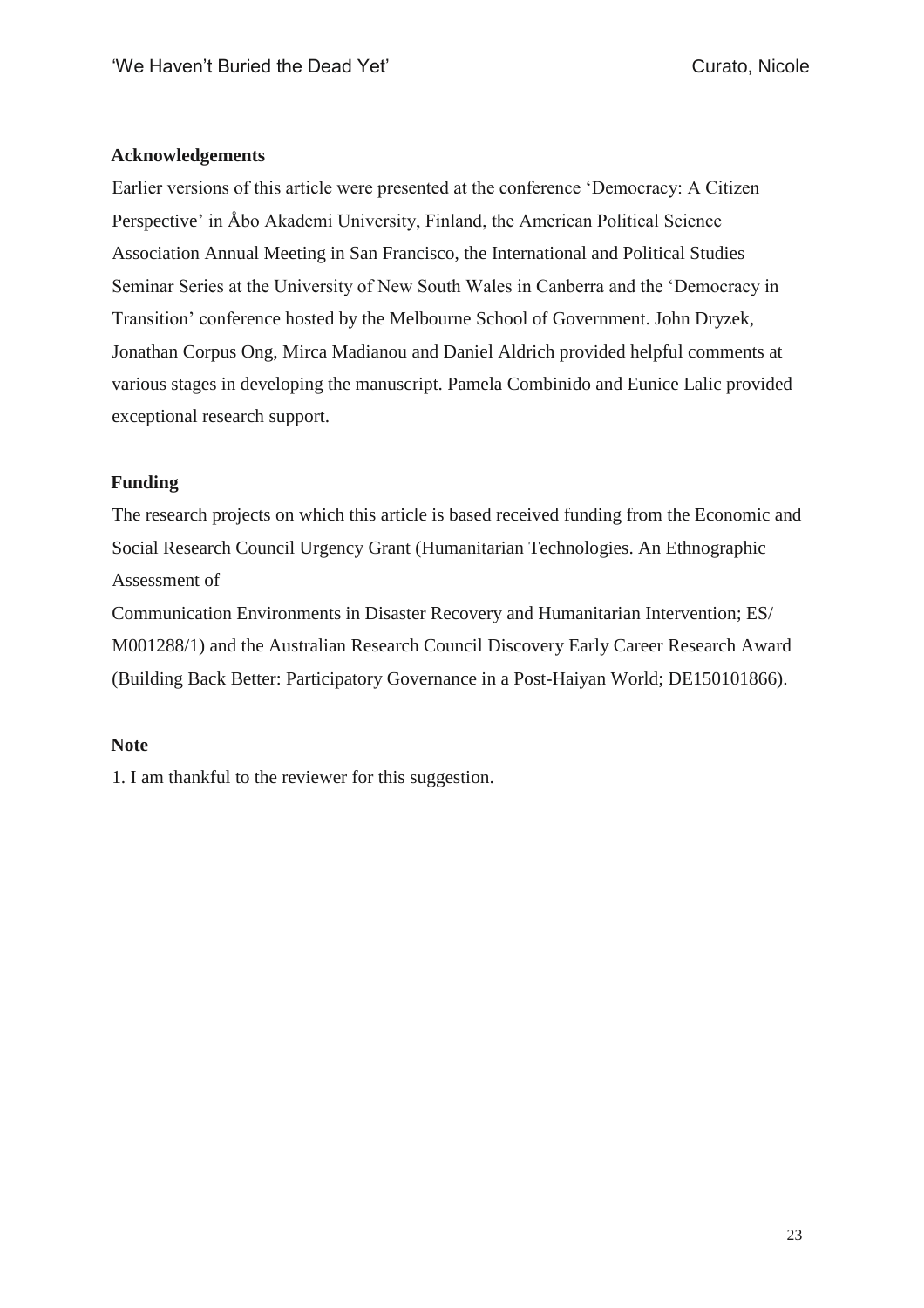#### **References**

- Agamben G (2005) *State of Exception*, trans. K Attel. Chicago: The University of Chicago Press.
- Andrei A, Elson SB and Zarrella G (2015) Language and emotion in Philippine Twitter use during Typhoon Haiyan. MITRE Technical Report. Mclean, VA. Bächtiger A, Niemeyer S, Neblo M et al. (2010) Disentangling diversity in deliberative democracy:

Competing theories, their blind spots and complementarities. *Journal of Political Philosophy* 18(1): 32–63.

- Bankoff G (2003) *Cultures of Disaster: Society and Natural Hazards in the Philippines*. London: RoutledgeCurzon.
- Boin A and 't Hart P (2007) The crisis approach. *Handbook of Disaster Research*. New York: Springer, pp. 42–54.
- Boin A, McConnell A and 't Hart P (eds) (2008) *Governing after Crisis: The Politics of Investigation, Accountability and Learning*. Cambridge: Cambridge University Press.
- Boltanski L (1999) *Distant Suffering: Morality, Media and Politics*. Cambridge: Cambridge University Press.
- Chambers S (2003) Deliberative democratic theory. *Annual Review of Political Science* 6(1): 307–326.
- Cooperrider D and Whitney DD (2005) *Appreciative Inquiry: A Positive Revolution in Change*. San Francisco: Berrett-Koehler Publishers.

Curato N (2012) A sequential analysis of democratic deliberation. *Acta Politica* 47(4): 423–442.

- Curato N, Niemeyer S and Dryzek J (2013) Appreciative and contestatory inquiry in deliberative forums: Can group hugs be dangerous? *Critical Policy Studies* 7(1): 1–17.
- Dryzek J (2009) Democratization as deliberative capacity building. *Comparative Political Studies* 42(11): 1379–1402.
- Dryzek J (2010) *Foundations and Frontiers of Deliberative Governance*. Oxford: Oxford University Press.

Dyzenhaus D (2011) Emergency, liberalism, and the state. *Perspectives on Politics* 9(1): 69–78.

Fassin D and Vasquez P (2005) Humanitarian exception as the rule: The political theology of the 1999 Tragedia in Venezuela. *American Ethnologist* 32(3): 389–405.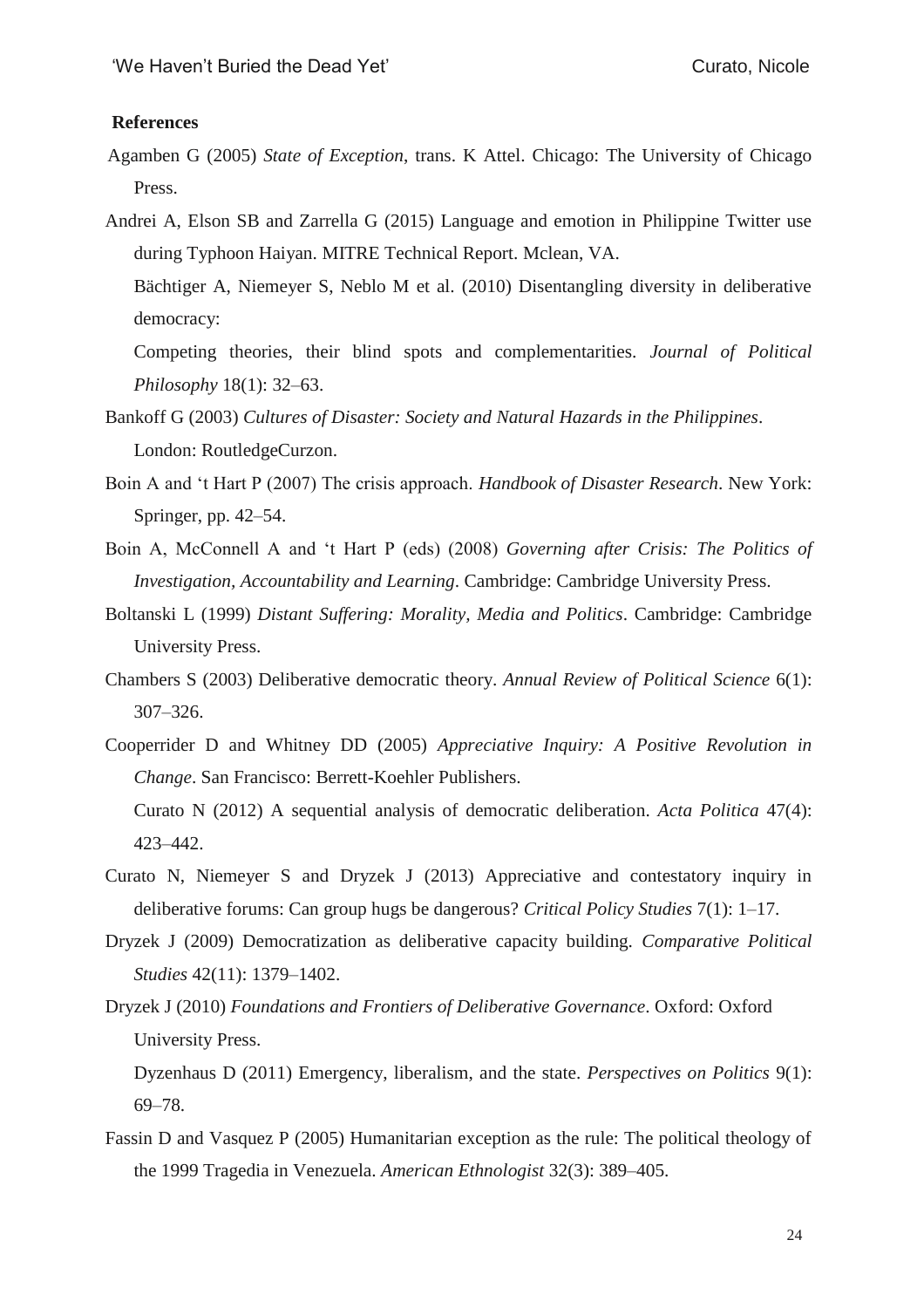Fricker M (2007) *Epistemic Injustice: Power and the Ethics of Knowing*. Oxford: Oxford University Press.

Goodin RE (2005) Sequencing deliberative moments. *Acta Politica* 40(2): 182–196.

Hawdon J and Ryan J (2011) Social relations that generate and sustain solidarity after a mass tragedy. *Social Forces* 89(4): 1363–1384.

International Federation of Red Cross and Red Crescent Societies (2013) World Disasters Report

2013: Focus on technology and the future of humanitarian action. Available at[:](http://www.ifrc.org/PageFiles/134658/WDR%202013%20complete.pdf) [www.ifrc.org/ PageFiles/134658/WDR%202013%20complete.pdf.](http://www.ifrc.org/PageFiles/134658/WDR%202013%20complete.pdf)

Kapoor I (2013) *Celebrity Humanitarianism: The Ideology of Charity*. London: Routledge.

- Lavell A (2007) The Lower Lempa River Valley, El Salvador: Risk reduction and development project. In: Bankoff G, Frerks G and Hilhorst D (eds) *Mapping Vulnerability: Disasters, Development and People*. London: EarthScan.
- Lazar NC (2009) *States of Emergency in Liberal Democracies*. Cambridge: Cambridge University Press.
- Lemke T (2005) 'A zone of indistinction': A critique of Giorgio Agamben's concept of biopolitics. *Critical Practice Studies* 7(1): 3–13.
- McLaverty P and Halpin D (2008) Deliberative drift: The emergence of deliberation in the policy process. *International Political Science Review* 29(2): 197–214.
- Madianou M and Miller D (2011) Mobile phone parenting: Reconfiguring relationships between Filipina migrant mothers and their left-behind children. *New Media and Society* 13(3): 457–470.
- Neocleous M (2006) The problem with normality: Taking exception to 'permanent emergency'. *Alternatives: Global, Local, Political* 31(2): 191–213.
- Oliver-Smith A (1996) Anthropological research on hazards and disasters. *Annual Review of Anthropology* 25: 303–328.
- Ong JC (2015) *The Poverty of Television: The Mediation of Suffering in Class-divided Philippines*. London: Anthem Press.
- Parkinson J and Mansbridge J (eds) (2012) *Deliberative Systems: Deliberative Democracy at the Large Scale*. Cambridge: Cambridge University Press.
- Passavant PA (2007) The contradictory state of Giorgio Agamben. *Political Theory* 35(2): 147–174.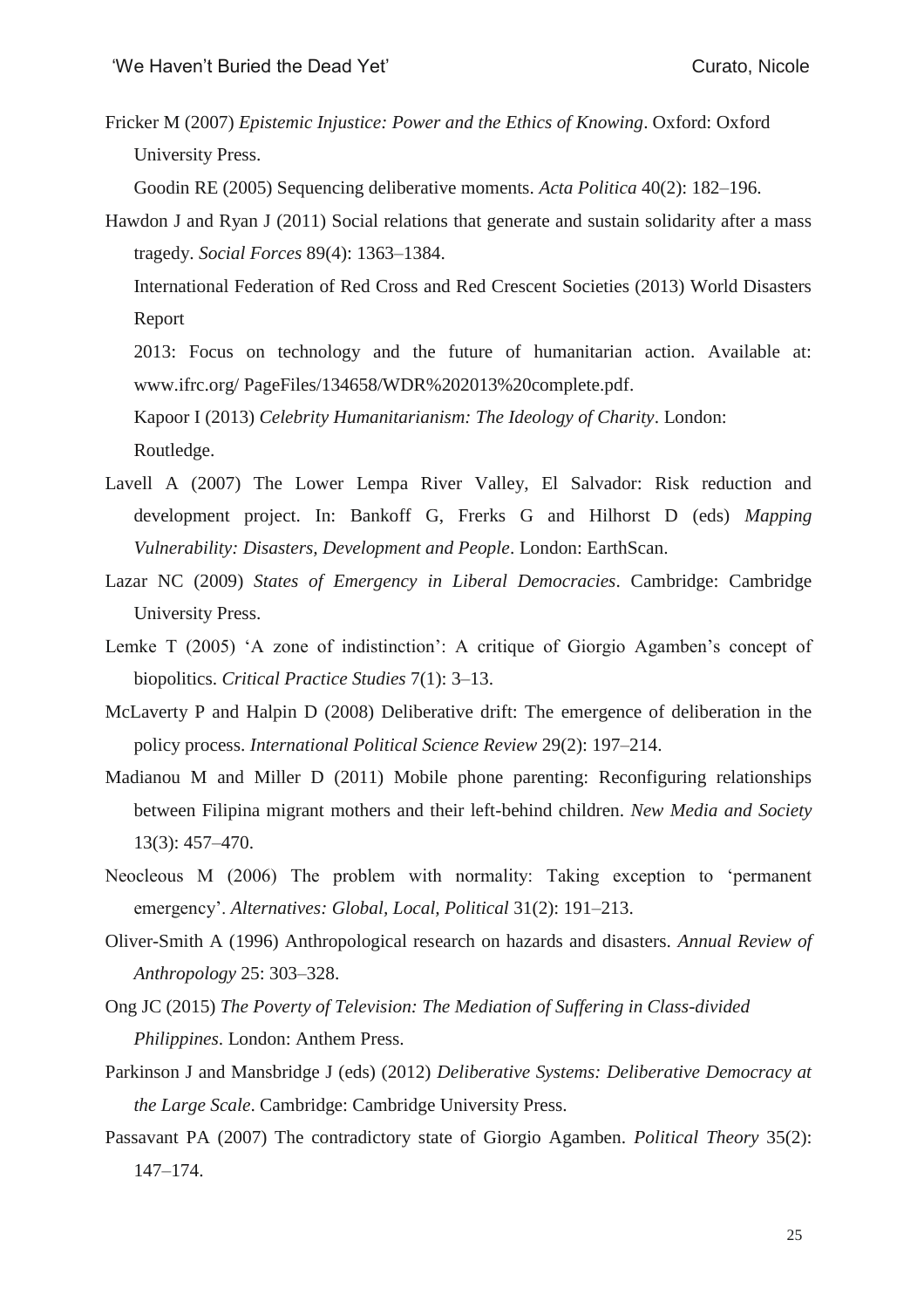- Perrow C (2011) *Normal Accidents: Living with High Risk Technologies*. Princeton, NJ: Princeton University Press.
- Ramos-Aquino M (2013) Yolanda dividing Filipinos; No thanks to negative people. *The Manila Times*, 15 November. Available at: [www.manilatimes.net/yolanda-dividing](http://www.manilatimes.net/yolanda-dividing-filipinos-no-thanks-to-negative-people/53204/)[filipinos-nothanks-to-negative-people/53204/](http://www.manilatimes.net/yolanda-dividing-filipinos-no-thanks-to-negative-people/53204/) (accessed 11 November 2015).
- Shindo R (2015) Enacting citizenship in a post-disaster situation: The response to the 2011 Great East Japan Earthquake. *Citizenship Studies* 19(1): 16–34.
- Takahashi B, Tandoc EC and Carmichael C (2015) Communicating on Twitter during a disaster: An analysis of tweets during Typhoon Haiyan in the Philippines. *Computers in Human Behavior* 50: 392–398.
- *The Economist* (2013) Typhoon Haiyan: Worse than Hell. 16 November. Available at[:](http://www.economist.com/news/asia/21589916-one-strongest-storms-ever-recorded-has-devastated-parts-philippines-and-relief) [www.economist.com/news/asia/21589916-one-strongest-storms-ever-recorded-has](http://www.economist.com/news/asia/21589916-one-strongest-storms-ever-recorded-has-devastated-parts-philippines-and-relief)[devastated-partsphilippines-and-relief](http://www.economist.com/news/asia/21589916-one-strongest-storms-ever-recorded-has-devastated-parts-philippines-and-relief) (accessed 27 April 2015).
- Tierney K and Bevc C (2007) Disaster as war: Militarism and the social construction of disaster in New Orleans. In: Brunsma DL, Overfelt D and Picou JS (eds) *The Sociology of Katrina: Perspectives on a Modern Catastrophe*. Lanham, MD: Rowman and Littlefield, pp. 35–49.
- Tronto JC (1993) *Moral Boundaries: A Political Argument for an Ethic of Care*. Hove: Psychology Press.
- We Are Social (2015) Digital, social and mobile in 2015: We are Social's compendium of digital statistics. Available at: [wearesocial.sg/tag/philippines/](http://wearesocial.sg/tag/philippines/) (accessed 25 November 2015).
- Wuthnow R (2010) *Be Very Afraid: The Cultural Response to Terror, Pandemics, Environmental Devastation, Nuclear Annihilation, and Other Threats*. Oxford: Oxford University Press.

#### **Author biography**

Nicole Curato is a Post-Doctoral Research Fellow at the Centre for Deliberative Democracy and Global Governance at the Institute for Governance and Policy Analysis, University of Canberra. In 2014, she received the Australian Research Council's Discovery Early Research Award for her research on the prospects of deliberative politics in post-disaster contexts. Her work has been published in *European Political Science Review*, *Policy Sciences*, *Acta Politica* and *Qualitative Inquiry*, among others.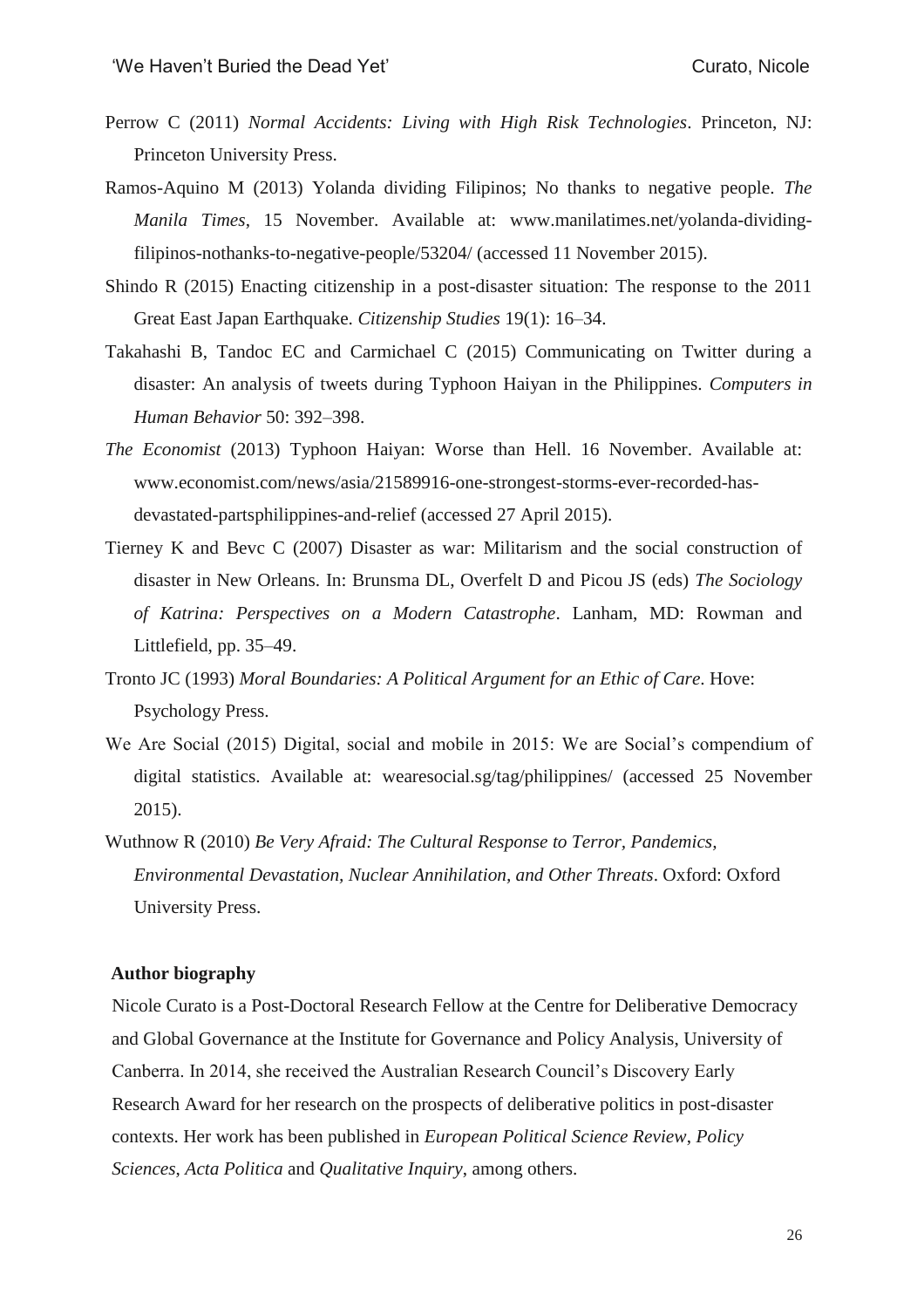#### **Résumé**

Les catastrophes sont souvent présentées comme des moments exceptionnels qui exigent une solidarité internationale. Un « état d'exception humanitaire » apparaît lorsque les citoyens privilégient les normes de compassion et de coopération tout en stigmatisant les discours contestataires visant à dénoncer des coupables et considérés comme des interventions inappropriées dans le contexte des efforts de reconstruction de la société après une situation de crise difficile.

Cet article aborde de manière critique, empirique et normative les représentations de la situation de l'après-catastrophe. Cent jours après le passage du typhon Haiyan, qui a ravagé la région centrale des Philippines, l'analyse des débats publics met en évidence la force morale qui anime les « discours de compassion » et les efforts visant à aménager des pratiques éthiquement responsables (*ethical boundary work*) qui rejettent le « discours de la contestation » en dehors des limites acceptables. Je suggère que *l'ethical boundary work* n'est démocratiquement acceptable que si l'on adopte une vision à court terme de la situation de crise. En m'appuyant sur la théorie de la démocratie délibérative, je défends la thèse selon laquelle le discours contestataire contribue largement à la formation d'un discours inclusif qui évite que l'état d'exception humanitaire ne devienne la règle.

#### **Mots-clés**

Catastrophes, démocratie participative, sphère publique, analyse du discours, médias sociaux

#### **Resumen**

Los desastres a menudo se describen como momentos excepcionales que exigen la solidaridad global. Un "estado de excepción humanitaria" surge cuando los ciudadanos ponen en primer plano la compasión y la cooperación, mientras que el discurso de impugnación –las formas de discurso belicosas, que buscan culpables y errores—son estigmatizados como intervenciones inapropiadas en una sociedad que busca recuperarse de una situación de crisis. Este artículo devela críticamente estas representaciones de situaciones posteriores a los desastres, empíricamente y normativamente. A partir del examen de los debates en la esfera pública cien días desde que el tifón Haiyan alcanzar el centro de Filipinas, desenvuelvo la fuerza moral detrás del "discurso de la compasión" y su "trabajo de frontera ética" que categoriza el "discurso de impugnación" fuera del alcance de la conducta aceptable. Sostengo